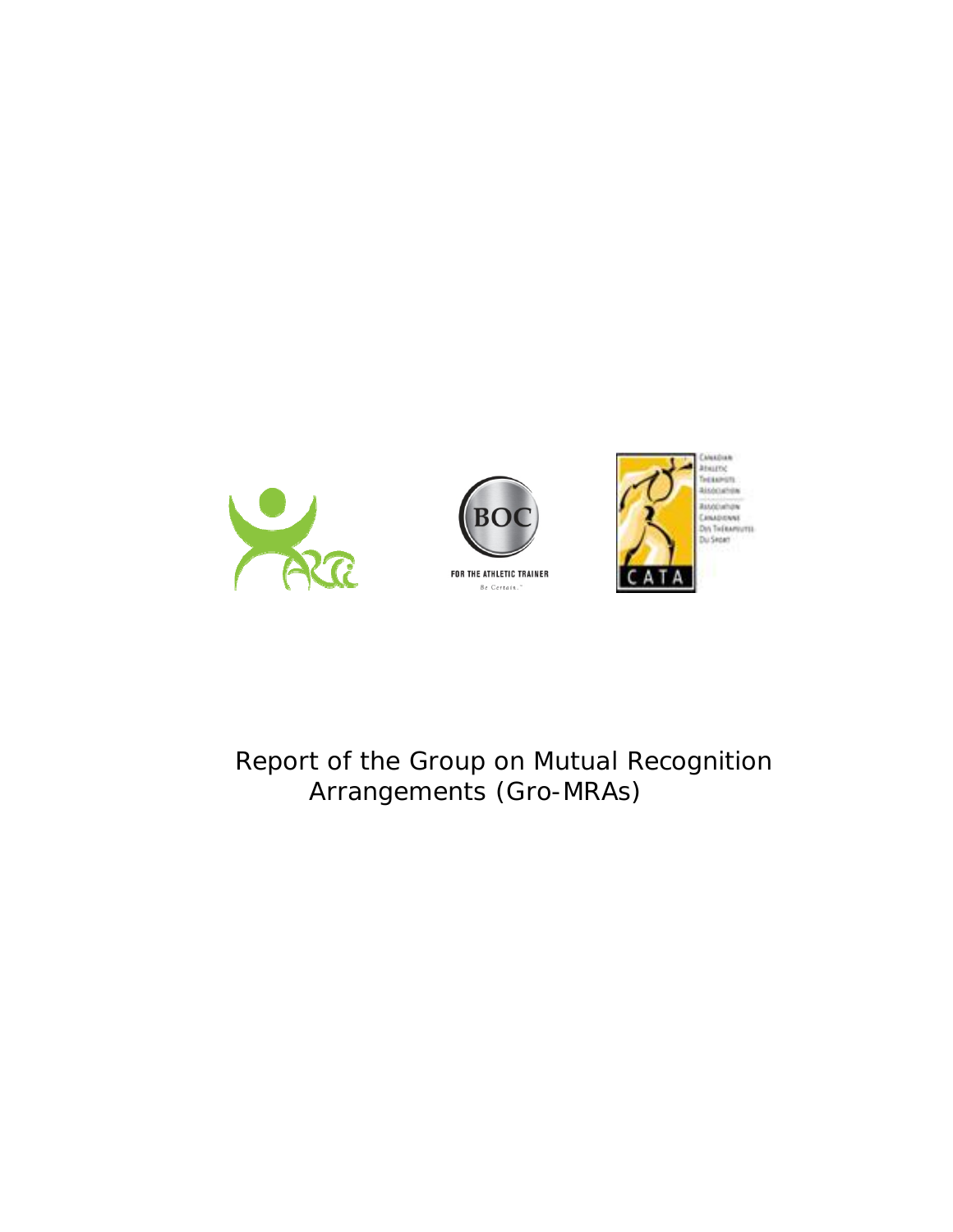#### **Executive Summary**

In 2005 the BOC and the CATA became signatories to the first Mutual Recognition Arrangement for the athletic training and athletic therapy professions. The result was an agreement whereby an individual who holds either the BOC or CATA credential may make application for the others' national examination. The BOC and the CATA recognize qualified individuals as eligible to challenge their examination because of their status as a credential holder in good standing by one of the organizations.

It was understood by both groups (BOC and CATA) that the legal right to practice is ultimately, determined by the appropriate State or Provincial Regulatory agency. While this arrangement did not guarantee the individual would be granted the necessary immigration papers and permission to work, it made possible a mechanism for individuals to become certified and therefore eligible for work in another national jurisdiction.

Over the past 5 years the BOC has assisted ARTI in the development of their examination content. There is a great deal of similarity among the organizations education and credentialing programs for athletic trainers and athletic therapists. ARTI has a longrange goal of having their education programs accredited by the Commission on Accreditation of Athletic Training Education (CAATE) in the US. Because of the 2005 BOC-CATA agreement, and in light of the globalization of the workforce, there have been discussions related to mutual recognition of ARTIs athletic rehabilitation therapists.

In the spring of 2012 Group on Mutual Recognition Arrangements (Gro-MRAs) was formally established to review the certification programs of each organization to determine areas of commonality and identify areas of differences for discussion. Additionally the group was charged to make recommendations to the respective governing bodies (Boards) whether to extend the bilateral MRA to become a trilateral agreement.

Representatives of ARTI, BOC and CATA met first via a Skype call then used electronic mail and the common Drop Box app to facilitate document exchange. The group began by reviewing the essential elements of the certification programs of each organization using the same matrix previously descried in the 2005 BOC-CATA MRA report. Additional discussion and investigation developed around the effects the BOC-CATA agreement has had on those individuals who have taken advantage of the MRA.

 In the spring of 2013 representatives from each group met in Toronto during the 47<sup>th</sup> CATA Annual Conference. Joining the group were representatives from the World Federation of Athletic Training and Therapy (WFATT), the WFATT having begun the process to develop *Standards for Athletic Training/Therapy Educational Programs*. The Working Group wanted to ensure that recommendations were made with information on the future plans of the WFATT. The BOC also shared their plan to move forward with an international credential based on the Global Practice Analysis.

In addition to the review of programs, the BOC and CATA conducted a survey of those individuals who had used the MRA to challenge the exam of the others' organization. The result of the survey and examination of exam data helped inform the recommendations of the group.

Recommendations of the working group:

1. The ARTI, BOC and CATA Boards should recognize an individual who has earned the credential of the other organizations each for the purpose of meeting the education eligibility requirements for their certification program.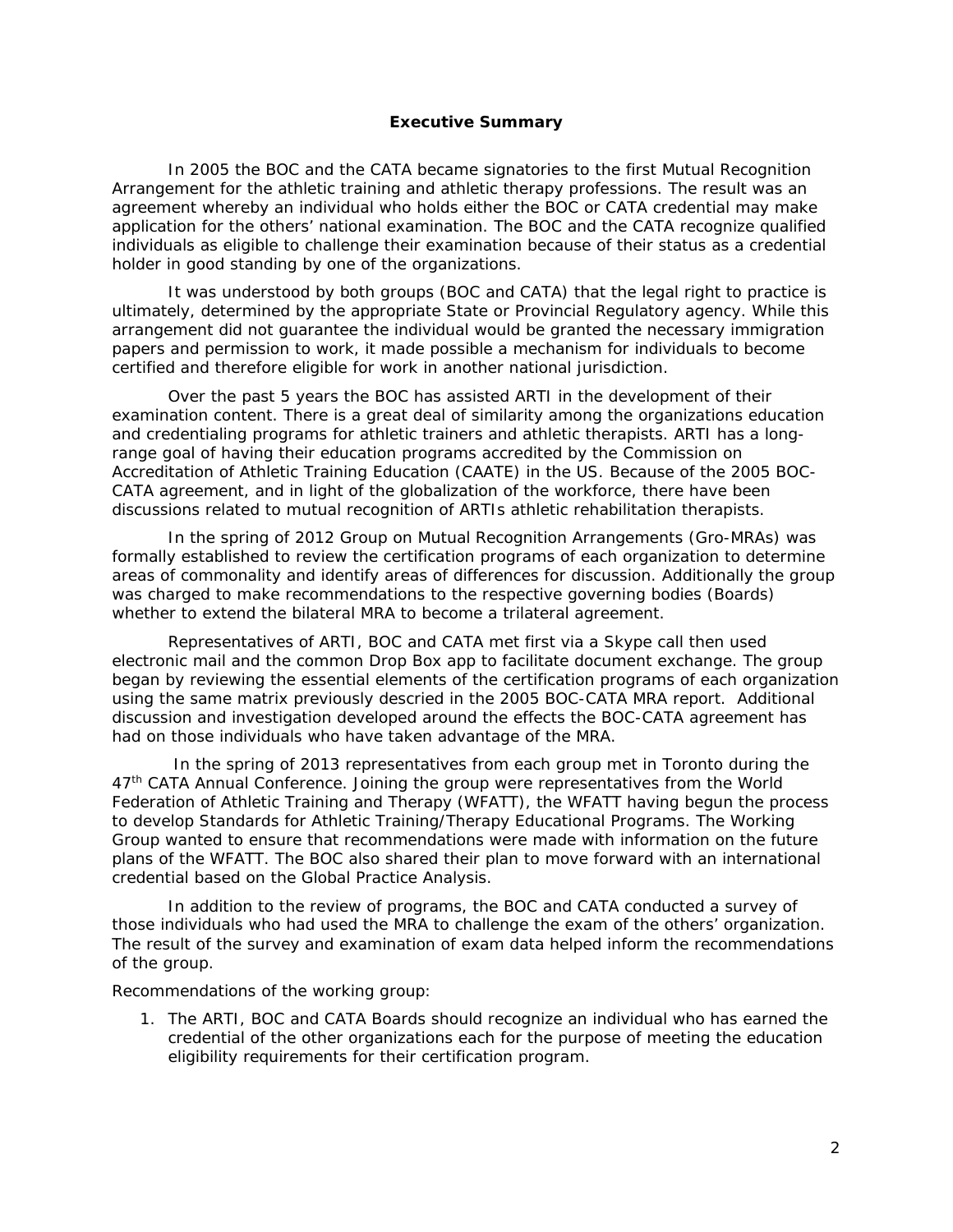- 2. Adequate information for certification candidates must be published that clearly describes the format of the exam, the logistics for practical/field exams, and scoring so that each candidate can adequately prepare for an exam.
	- a. It was noted that BOC candidates challenging the CATA exam had difficulty in the urgent care portion of the exam.
- 3. A jurisdictional exam and/or transitional pre-exam information may be needed. While there is a significant overlap in the respective scopes of practice, a jurisdictional exam may be necessary to ensure candidates for the exam are aware of the differences. The group identified a number of reasons including:
	- a. Although there are similarities of the scopes of practice there may be different emphasis regionally (e.g., the management of heat illnesses is in ARTI's scope of practice yet it is not something that undergraduate students are routinely exposed to).
	- b. The differences in legal requirements/responsibilities (e.g., US States may describe their own scopes of practice).
	- c. International candidates must demonstrate that they are familiar with the rules/regulations/roles/responsibilities of the local organization. Due to the limited ability of an exam to evaluate knowledge and skill for clinicians, this area may need additional assurance to protect athletes and patients.
- *4.* The governing bodies should continue their interaction and participation with the WFATT's working group developing the *Standards for Approved Athletic Training/Therapy Education Programs.*
- 5. A process should be created to monitor the arrangements on an annual or biannual basis; each partner association would appoint a representative to the MRA group. That group would be mandated to collect and report on the results of exams taken as per the arrangement on an annual basis. Consideration should be given to a survey conducted every three years to monitor the experience of those access the arrangement.
- *6.* The parties to the arrangement should develop a process for the formal renewal and/or the rescinding of the arrangement by any or all of the parties.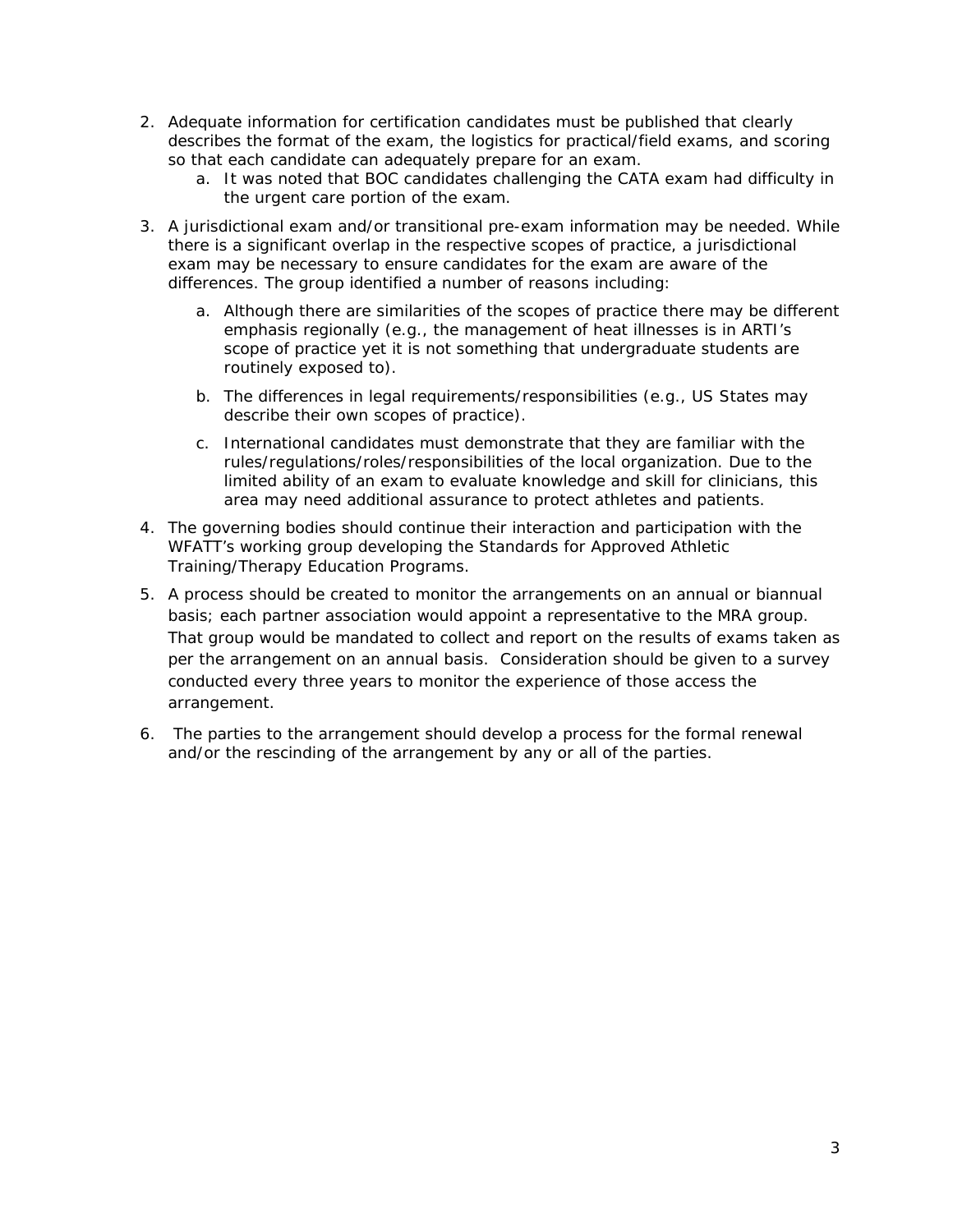#### **Introduction**

The Group on Mutual Recognition Arrangements (Gro-MRAs) is a cooperative venture of the National Athletic Trainers' Association Board of Certification, Inc. (BOC) the Canadian Athletic Therapists Association (CATA) and Athletic Rehabilitation Therapy Ireland (ARTI). The Gro-MRAs is committed to achieving their objective in a transparent fashion. The objective of the WGMR is:

*To examine the mutual recognition of athletic training/athletic therapy and athletic rehabilitation therapy credentials for the purpose of providing a recommendation to the respective governing authorities of each organization as it pertains to eligibility to challenge each organization's examination.* 

#### **History**

In 2005 the BOC and the CATA became signatories to the first Mutual Recognition Arrangement for the athletic training and athletic therapy professions. The result was an agreement whereby an individual who holds either the BOC or CATA credential may make application for the others' national examination. The BOC and the CATA recognize qualified individuals as eligible to challenge their examination because of an individual's status as a credential holder in good standing by one of the organizations. It is understood that the legal right to practice is still, ultimately, determined by the State or Provincial Regulatory agency. While this does not guarantee the individual would be granted the necessary immigration papers and permission to work, it made possible the mechanism for individuals to become certified and therefore eligible for work in another national jurisdiction.

Over the past 5 years the BOC has assisted ARTI in the development of their examination content. There is a great deal of similarity among the organizations education and credentialing programs for athletic trainers and athletic therapists. ARTI has a longrange goal of having their education programs accredited by the Commission on Accreditation of Athletic Training Education (CAATE).

Because of the 2005 BOC-CATA agreement, and in light of the globalization of the workforce, there have been discussions related to mutual recognition of ARTIs athletic rehabilitation therapists. This recognition would need to be trilateral; between the BOC, CATA and ARTI.

#### **Structure for the Group**

- Each organization will designate an individual as their primary representative.
- The freeware Dropbox will be used as a common document sharing site for all parties
- The BOC staff will provide access information and project support for Gro-MRA volunteers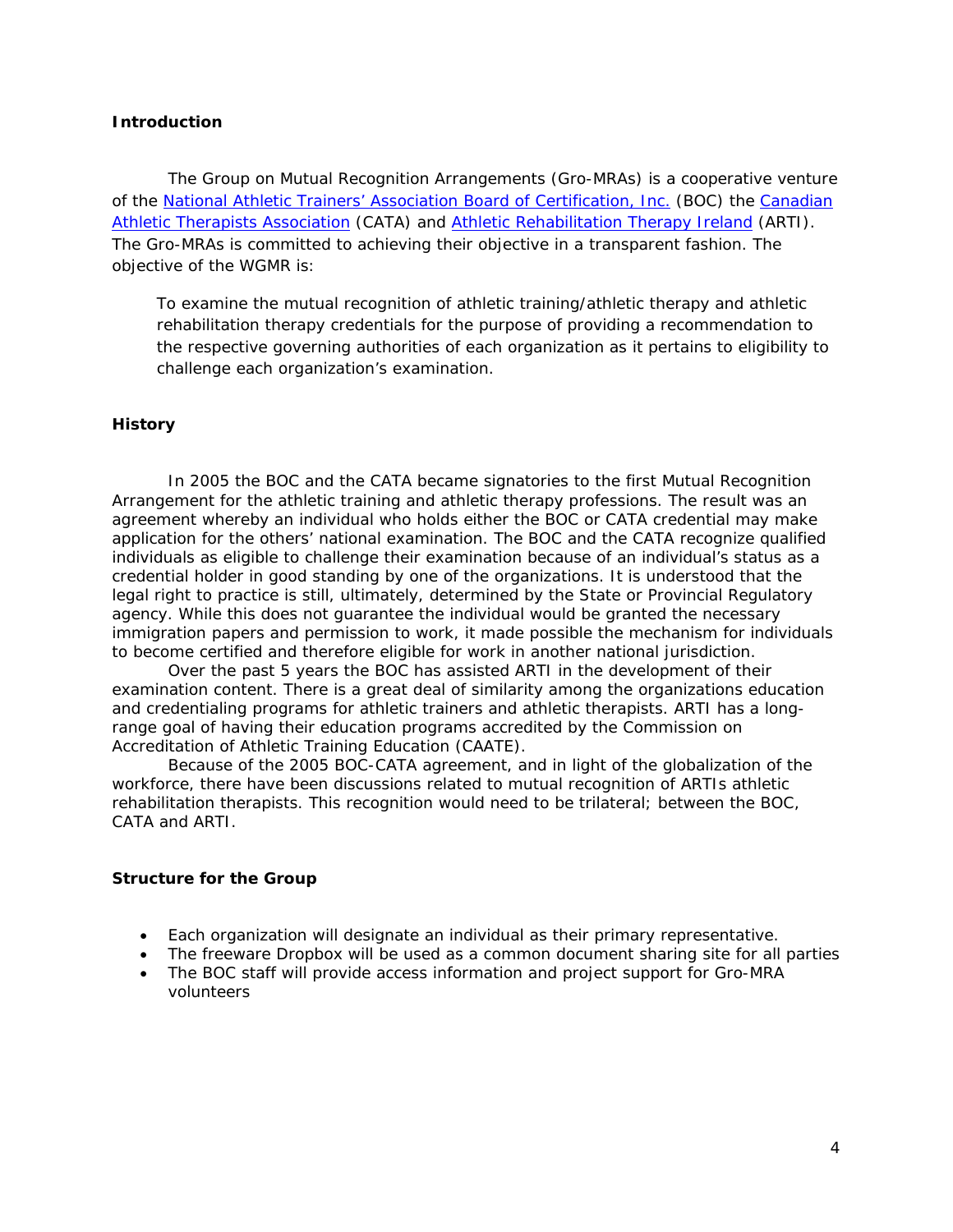### **Process**

| <b>ACTIVITY</b>                                                                                                                         | DATE(S)                    |
|-----------------------------------------------------------------------------------------------------------------------------------------|----------------------------|
| First conference call meeting                                                                                                           |                            |
| Development of preliminary questions and agreement on assessment<br>tools                                                               | ✓                          |
| Collection of data (Feedback from each group per the<br>tools/templates)                                                                | ✓                          |
| Gap analysis report and discussion                                                                                                      |                            |
| Develop PRELIMIARY recommendation document                                                                                              |                            |
| Conference Call PRELIMINARY recommendations document                                                                                    |                            |
| PRELIMINARY recommendations (presented for discussion and<br>comment to the appropriate governing authorities of each<br>organization.) |                            |
| DRAFT recommendations discussion with respective governing Boards                                                                       |                            |
| Revisions to recommendations                                                                                                            | <b>Winter 2013-14</b>      |
|                                                                                                                                         | (if necessary)             |
| Redistribute                                                                                                                            | February 2014              |
|                                                                                                                                         | (if necessary)             |
| FINAL documents presented for adoption by respective governing<br><b>Boards</b>                                                         | Spring 2014                |
| Establish implementation schedule                                                                                                       |                            |
| Signing of arrangement documents and implementation of<br>arrangement                                                                   | <b>Late Summer</b><br>2014 |

\*ARTI, BOC and CATA Boards meeting via conference/Skype call

\*CBoCAT face to face meetings are bi-annual – could come together via teleconference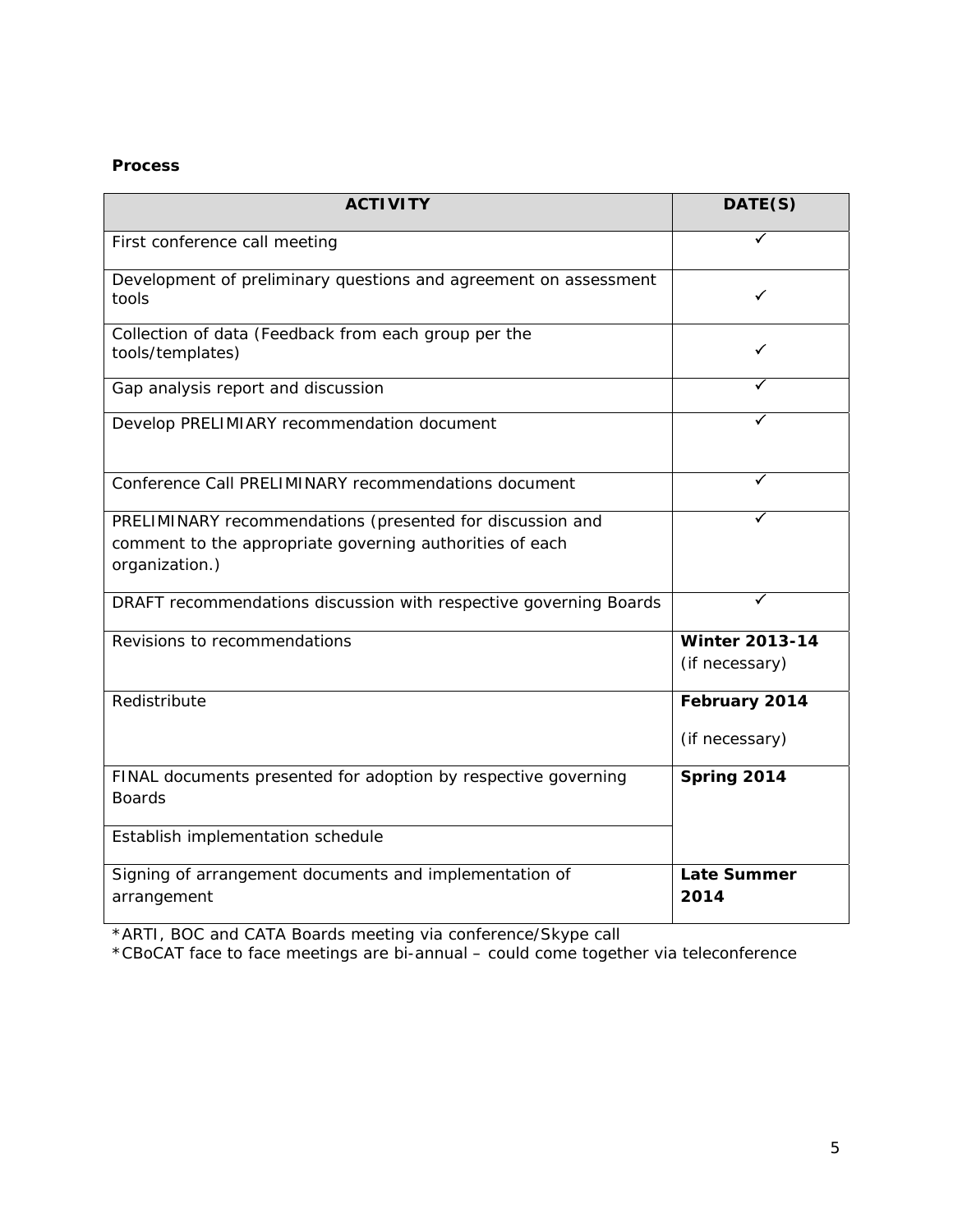## **Areas of Investigation and Discussion**

| <b>CATA</b>                                                                                                                                                                                                                                                                                                                                                                                                                                                                                                                                                                                                                | <b>ARTI</b>                                                                                                                                                                                              | <b>BOC</b>                                                                                                                                                                                                                      |
|----------------------------------------------------------------------------------------------------------------------------------------------------------------------------------------------------------------------------------------------------------------------------------------------------------------------------------------------------------------------------------------------------------------------------------------------------------------------------------------------------------------------------------------------------------------------------------------------------------------------------|----------------------------------------------------------------------------------------------------------------------------------------------------------------------------------------------------------|---------------------------------------------------------------------------------------------------------------------------------------------------------------------------------------------------------------------------------|
| The CATA is a progressive<br>not-for-profit organization<br>dedicated to the promotion<br>and delivery of the highest<br>quality care to active<br>individuals through injury<br>prevention, emergency<br>services and rehabilitative<br>techniques.<br>The Association is a leader<br>within the Sport Medicine<br>Community of Canada<br>through its continuing<br>development,<br>implementation and<br>monitoring of professional<br>standards.<br>In collaboration with other<br>allied health professionals,<br>the CATA creates a healthier<br>environment that<br>encompasses the needs of<br>the active community | The aim of Athletic<br>Rehabilitation Therapy<br>Ireland is to promote and<br>maintain the health and<br>physical wellbeing of<br>individuals in all sporting,<br>physical and occupational<br>activity. | Vision of the BOC:<br>To be the worldwide leader in<br>credentialing<br><b>Mission of the BOC:</b><br>To provide exceptional<br>credentialing programs for<br>healthcare professionals to<br>assure protection of the<br>public |
| through to the high<br>performance athlete                                                                                                                                                                                                                                                                                                                                                                                                                                                                                                                                                                                 |                                                                                                                                                                                                          |                                                                                                                                                                                                                                 |

### **1. Mission and vision of credentialing organizations**

### **2. Eligibility**

| <b>CATA</b>                                              | <b>ARTI</b>                         | <b>BOC</b>                                        |
|----------------------------------------------------------|-------------------------------------|---------------------------------------------------|
| http://www.athletictherapy.<br>org/en/certification.aspx | http://arti.info/certification/     | http://bocatc.org/candidates/<br>exam-eligibility |
| <b>CATA Membership</b>                                   | <b>ARTI Membership</b>              |                                                   |
| Professional liability<br>insurance                      | Professional liability<br>insurance |                                                   |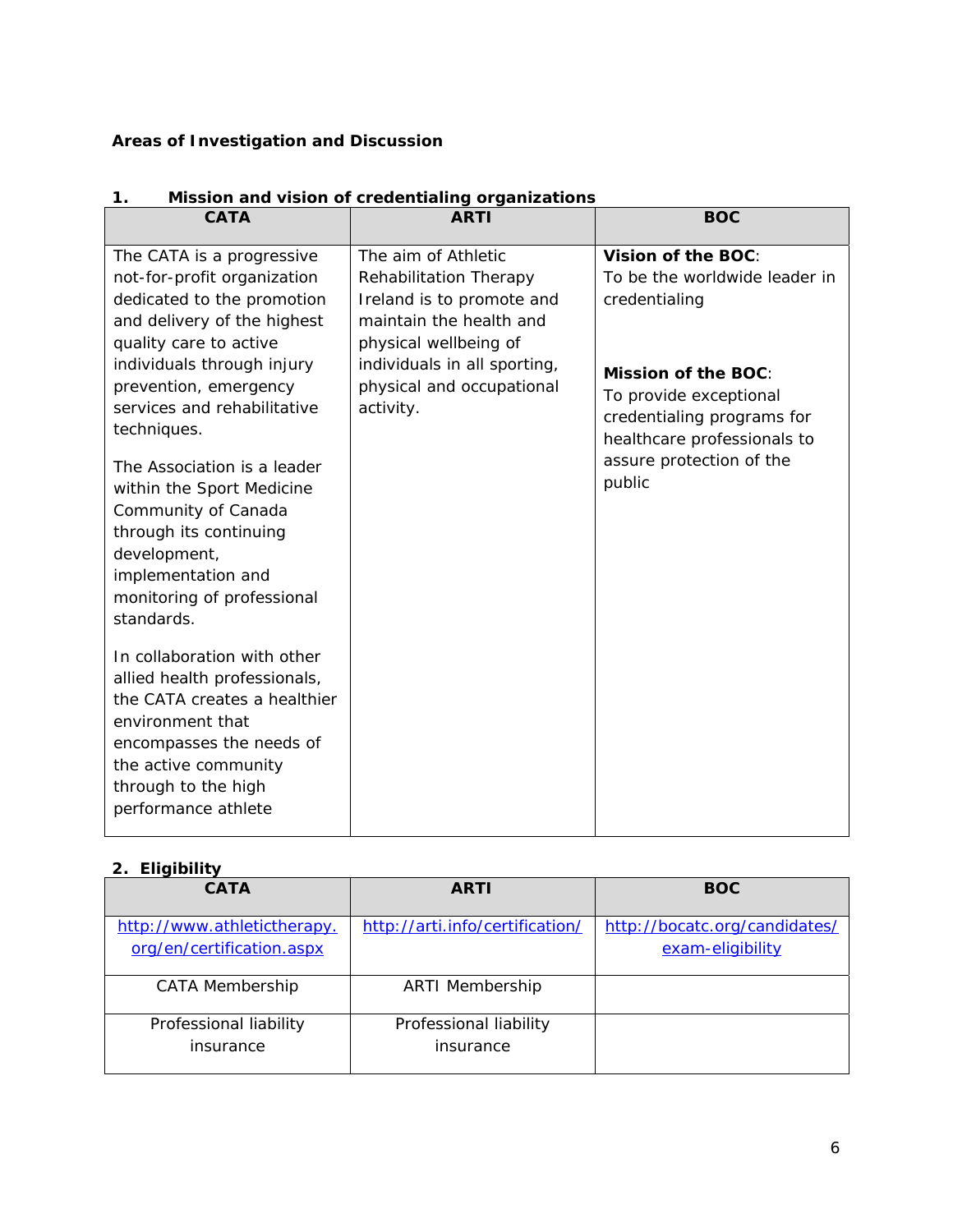### **3. Coursework\***

- *Curriculum must meet the minimum theoretical and applied knowledge in the following areas:* 
	- o Risk Management and Injury Prevention (including environmental care)
	- o Acute Care (urgent and non-urgent interventions)
	- o Pathology of Injuries and Illnesses
	- o Orthopedic Clinical Examination and Diagnosis/Assessment (extremities and spine)
	- o General Medical Conditions Examination and Diagnosis Medical Conditions & **Disabilities**
	- o Human Anatomy & Physiology,
	- o Exercise physiology
	- o Kinesiology/biomechanics
	- o Therapeutic Modalities (sample list of modalities)
	- o Rehabilitation and Conditioning Techniques (extremities and spine, including manual therapies) Conditioning and Rehabilitative Techniques – soft tissues, manual therapy
	- o Psychosocial Intervention and Referral
	- o Professional Responsibilities and Ethical Practice
	- o Research and Evidence Informed Practice
	- o Pharmacology, drugs and ergogenic aids (therapeutic and performance enhancing)
	- o Nutrition
	- o Health Care Administration and Management (business principles knowledge of local rules and healthcare system)
- The athletic training/therapy educational program shall also include clinical/practical experience opportunities for students, completed under the supervision of a qualified clinical instructor. Clinical/Practical experience provides students with the opportunity to practice, refine performance, and further demonstrate mastery of clinical/practical skills
- *When competencies or standards change, how would changes be reflected in the credential recognition process? In the agreement*? - changes are public domain documents
	- o The profession is going to evolve over time and it is important not to restrict that, while at the same time keeping an agreement manageable.
	- o Proposed changes in competencies could be highlighted to the other organizations in the agreement to assess possible implications on the agreement. This may also provide progressive ideas for the other membership organizations that they may choose to implement over time

\* *It was understood by the Gro-MRAs group that candidates for certification would need foundational coursework in – Human Anatomy & Physiology, Exercise Physiology, Psychology, Chemistry, and, Biomechanics or Kinesiology – (Appendix B. 2009 WFATT* Congress – Report on Educational Programs)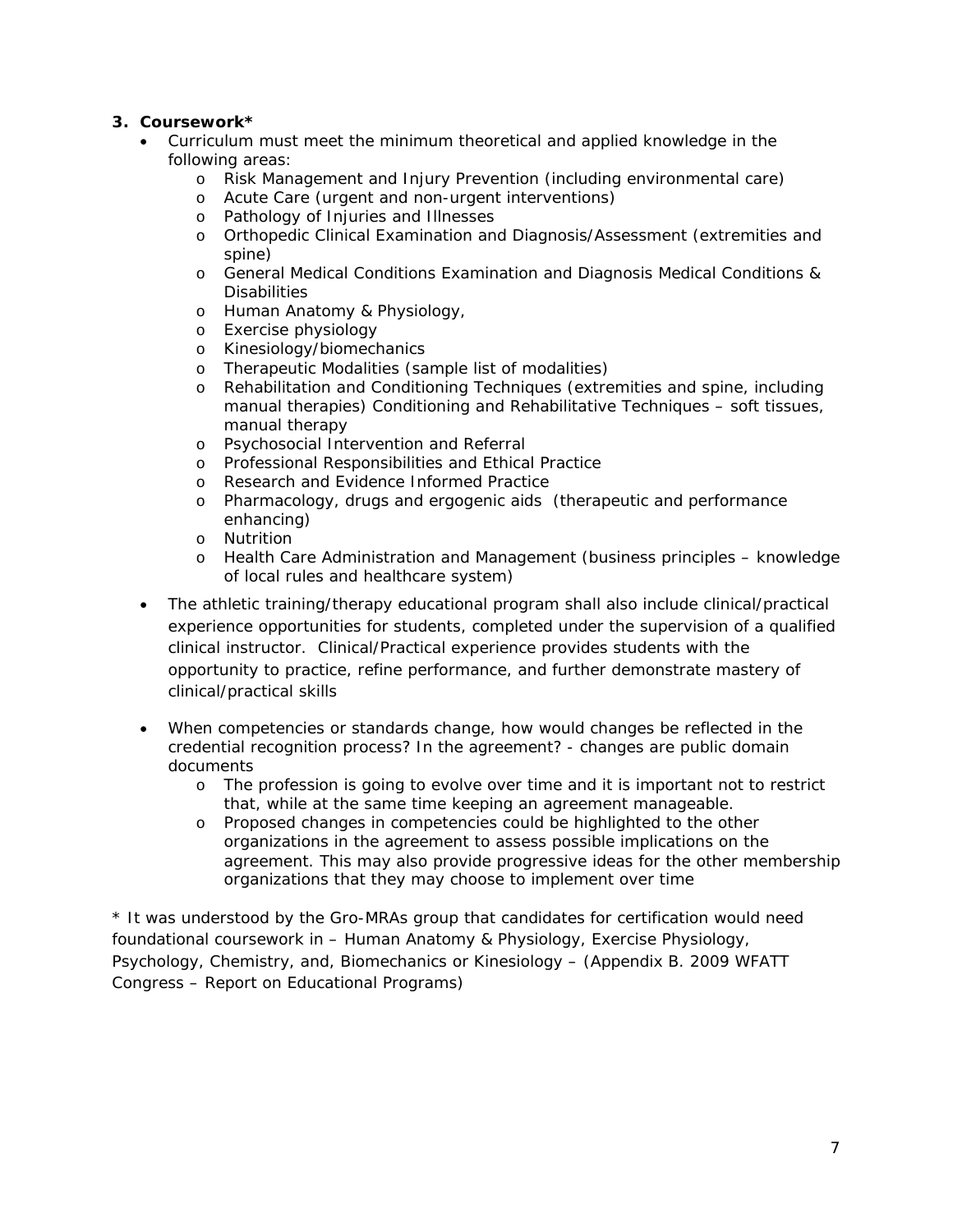### **4. Standards of Professional Practice/Code of ethics**

| <b>CATA</b>             | <b>ARTI</b>    | <b>BOC</b>                   |
|-------------------------|----------------|------------------------------|
| Code of Ethics and Code | Code of Ethics | <b>BOC Standards of</b>      |
| of Conduct              |                | <b>Professional Practice</b> |

### **5. Education Program Accreditation**

| <b>CATA</b>                      | <b>ARTI</b>                                                                     | <b>BOC</b>                                     |
|----------------------------------|---------------------------------------------------------------------------------|------------------------------------------------|
| <b>Accreditation Application</b> | Honors Degree (NFQ level 8)<br><b>ARTI</b> accredited 3rd level<br>institution. | <b>CAATE Accreditation</b><br><b>Standards</b> |

### **6. Assessment Tools/Psychometrics**

*Are the psychometric standards of each exam comparable?* 

| <b>CATA</b> | ARTI | <b>BOC</b>                     |
|-------------|------|--------------------------------|
|             |      | <b>BOC Reports on the Exam</b> |

*Exam blueprints "job analysis" or "role delineation studies* 

| <b>CATA</b>                               | <b>ARTI</b>                     | <b>BOC</b>                    |
|-------------------------------------------|---------------------------------|-------------------------------|
| Domains and Educational<br><b>Process</b> | <b>Educational Competencies</b> | BOC RD/Practice Analysis, 6th |

 Are there knowledge and skill sets that are unique to their jurisdictions that would require interested candidates to take further training if they expect to be successful with the certification process in that country?

| <b>CATA</b>                                                                                                                                                                                                                                                                 | <b>ARTI</b>                                                                                                                                                                                                                                                                            | <b>BOC</b>                                 |
|-----------------------------------------------------------------------------------------------------------------------------------------------------------------------------------------------------------------------------------------------------------------------------|----------------------------------------------------------------------------------------------------------------------------------------------------------------------------------------------------------------------------------------------------------------------------------------|--------------------------------------------|
| Candidates need to<br>become familiar with<br>the expectations and<br>procedures related to<br>our practical exams.<br>Rehearsal practice<br>would be very helpful<br>The CATA puts a lot of<br>emphasis on<br>emergency on-field<br>injury management<br>(first responder) | Knowledge of<br>different work place settings<br>roles and responsibilities of<br>membership<br>scope of practice and<br>legal/ethic responsibilities<br>membership requirements<br>$\bullet$<br>the Professional practice and<br>$\bullet$<br>discipline guidelines and<br>procedures | Administration - law, state<br>and federal |
| • International students<br>would have to become<br>familiar with Canadian                                                                                                                                                                                                  |                                                                                                                                                                                                                                                                                        |                                            |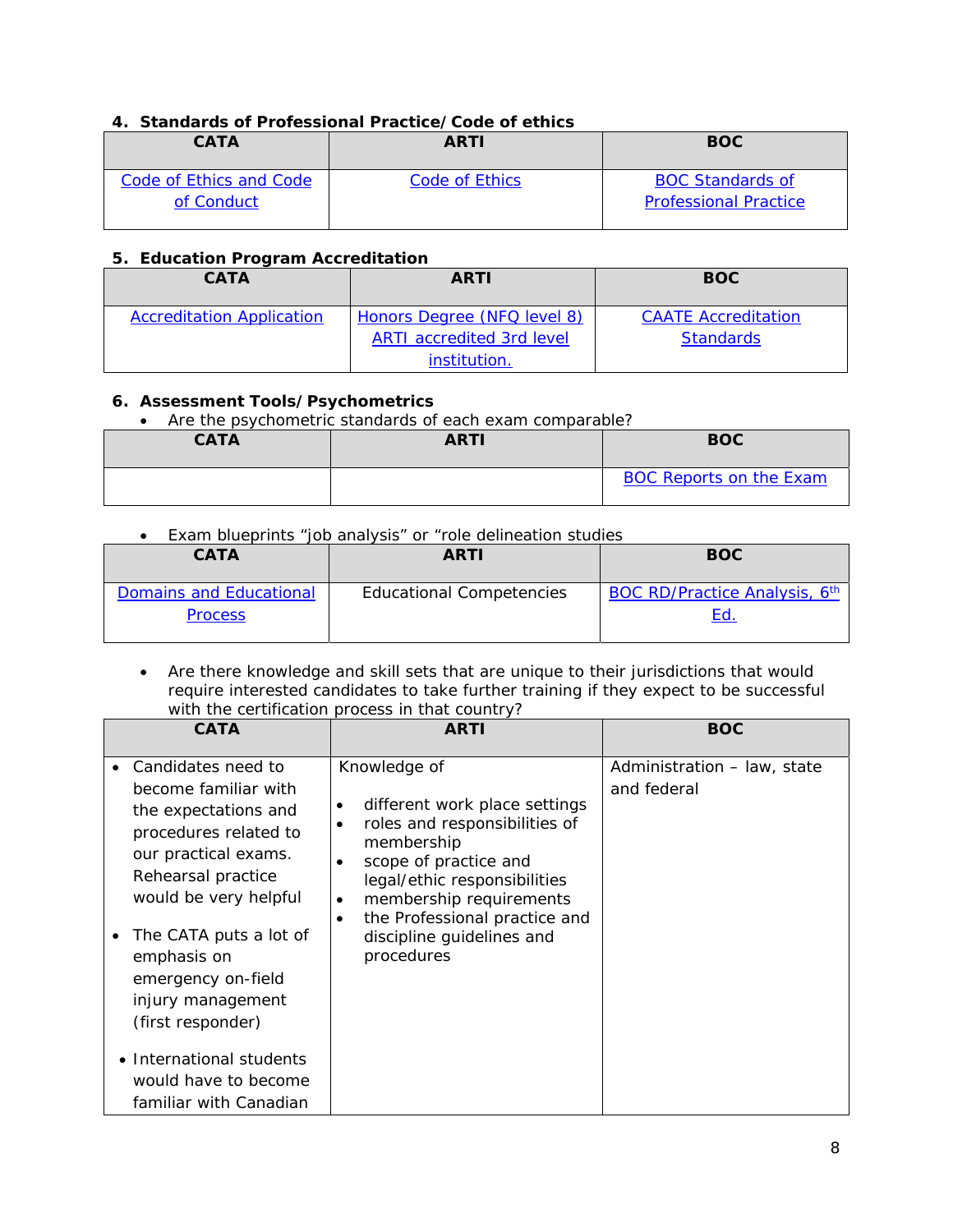| laws and CATA scope of   |  |
|--------------------------|--|
| practice, code of ethics |  |
| and disciplinary         |  |
| guidelines               |  |
|                          |  |

*We believe that currently a jurisdictional exam would be needed. There is a lot of overlap in the respective scopes of practice however a jurisdictional exam is necessary for a number of reasons including:* 

- *Confidence of the local body in the ability of international candidates*
- *In the similarities of the scopes of practice there may be different emphasis regionally (e.g. the management of heat illnesses is in ARTI's scope of practice yet it is not something that undergraduate students are routinely exposed to)*
- *Differences in legal requirements/responsibilities*
- *International candidates must demonstrate that they are familiar with the rules/regulations/roles/responsibilities of the local organization*

### **7. Accessibility to Examinations**

- *Are the resources and exam formats of each group able to handle the potential for an increased numbers of candidates?*
- *CATA* 
	- o *Currently the number of BOC certified candidates taking the CATA exam is manageable* 
		- *Practical examination is bottleneck*
- *BOC.* 
	- o *BOC exam is computer delivered so increased numbers is not a problem given current numbers of potential candidates.*
- *ARTI* 
	- o *Able to handle potential for increased numbers of candidates*
	- o *Would need to make available resources (or directions to resources) to prospective candidates from other jurisdictions.*

| <b>CATA</b>                                 | <b>ARTI</b>        | <b>BOC</b>                |
|---------------------------------------------|--------------------|---------------------------|
| Overview of Certification<br><b>Process</b> | Candidate Handbook | <b>Candidate Handbook</b> |

### **8. Discipline**

| <b>CATA</b>                           | <b>ARTI</b>    | <b>BOC</b>                         |
|---------------------------------------|----------------|------------------------------------|
| Code of Ethics and Code<br>of Conduct | Code of Ethics | <b>BOC Disciplinary Guidelines</b> |

*Disciplinary actions are reported publicly.* 

| <b>CATA</b>                                        | <b>ARTI</b>                                                           | <b>BOC</b>                         |
|----------------------------------------------------|-----------------------------------------------------------------------|------------------------------------|
| <b>Disciplinary Action</b><br>Reports              | Where appropriate, actions will<br>be reported on <b>ARTI</b> website | <b>BOC Publication Cert Update</b> |
| Disciplinary actions are<br>reported in the public |                                                                       |                                    |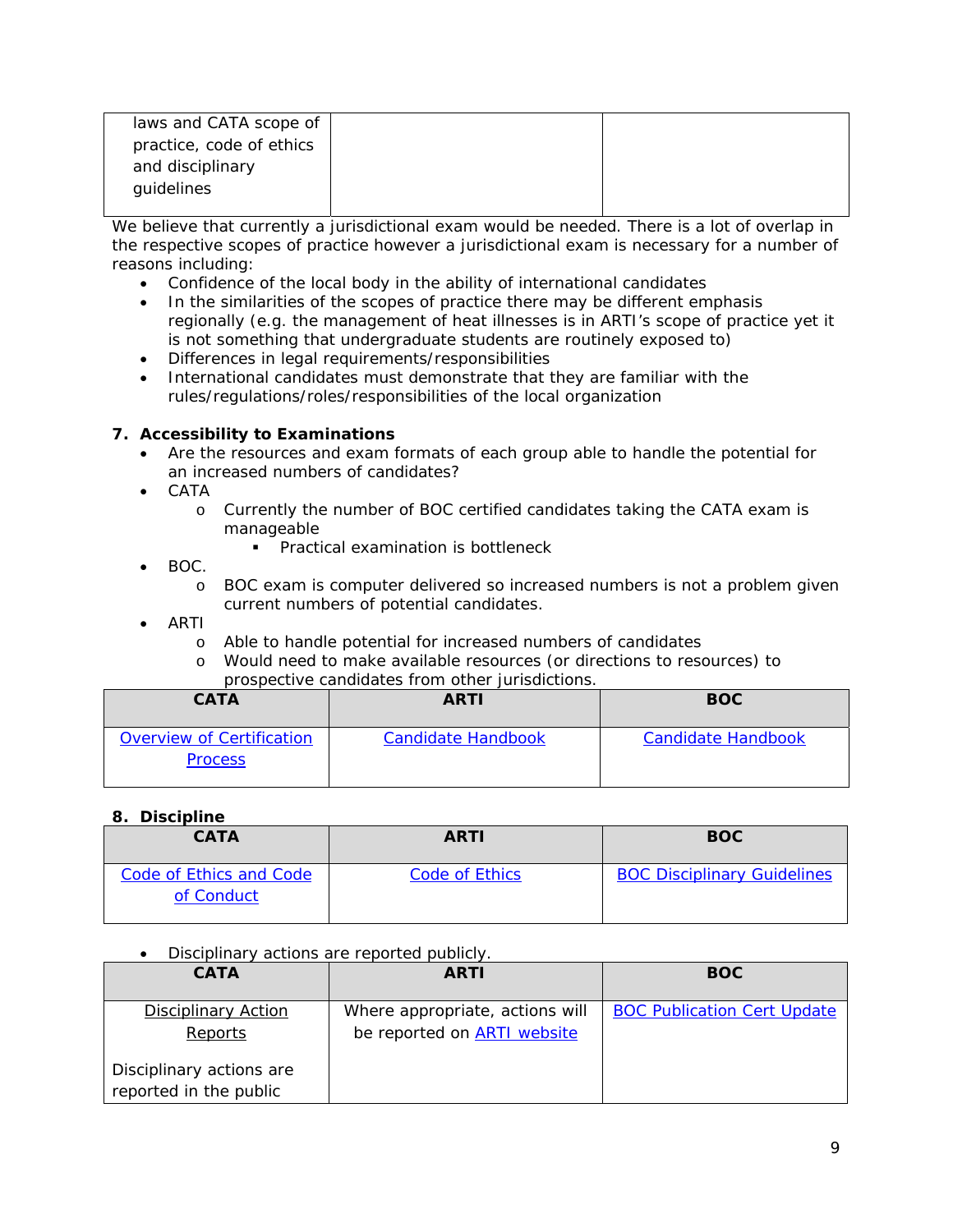| . .<br>omain on our<br>website<br>doi |  |
|---------------------------------------|--|
|                                       |  |

### **9. Continuing Competence**

*What are the requirements and guidelines for ensuring continuing competence?* 

| <b>CATA</b>                                                                                                                                                                                                                                                                                                                                                               | <b>ARTI</b>                                                                                                                                                                                                                                                                                                                                                  | <b>BOC</b>                                                                                                                                                                                                                                                                           |
|---------------------------------------------------------------------------------------------------------------------------------------------------------------------------------------------------------------------------------------------------------------------------------------------------------------------------------------------------------------------------|--------------------------------------------------------------------------------------------------------------------------------------------------------------------------------------------------------------------------------------------------------------------------------------------------------------------------------------------------------------|--------------------------------------------------------------------------------------------------------------------------------------------------------------------------------------------------------------------------------------------------------------------------------------|
| <b>Athletic Therapists</b><br>are required to<br>maintain their<br>certification every<br>three years.<br>They must get 21<br>continuing education<br>units over the three-<br>year period in order<br>to maintain<br>certification.<br>Have current CPR<br>certification at the<br>level of Health Care<br>Practitioner.<br>Maintain professional<br>liability insurance | • Maintain a record of<br>continuing professional<br>development (CPD) and<br>must meet the minimum<br>CPDs per annum.<br>• Maintain professional liability<br>insurance<br>• If membership of ARTI has<br>lapsed for more than 2<br>years, an individual will have<br>to retake the certification<br>examination if they wish to<br>regain the ARTC status. | • Maintain Certification<br>• Maintain ccompliance with<br>the <i>BOC</i> Standards of<br>Professional Practice,<br>• Maintain emergency<br>cardiac care (ECC)<br>certification at<br>Professional Rescuer level<br>• Renewal fees<br>• 50 hours CE are required<br>every two years. |

### **10.Globalization issues**

*What are the immigration issues, if any?* 

| <u>a. e. e. g.</u><br><b>CATA</b>                                                        | $\frac{1}{2}$<br><b>ARTI</b>                                                                                                  | <b>BOC</b>                                 |
|------------------------------------------------------------------------------------------|-------------------------------------------------------------------------------------------------------------------------------|--------------------------------------------|
| Candidates coming to<br>Canada to work will need                                         | Candidates coming to Ireland to<br>work will need                                                                             | Candidates will need<br>approved H1B Visa, |
| A Visa<br>1.<br>http://www.cic.gc.ca/engsh/imm<br>jgrate/skilled/index.asp               | A visa (http://www.inis.gov.ie/)<br>1.<br>2.<br>An employment permit<br>(http://www.djei.ie/labour/workpe<br>rmits/index.htm) | an I-19 Form and<br>State license          |
| http://www5.hrsdc.gc.ca/NOC/E<br>nglish/NOC/2011/Profile.aspx?va<br>$1 = 38$ val1 = 3144 |                                                                                                                               |                                            |
| 2. A work permit                                                                         |                                                                                                                               |                                            |
| http://www.cic.gc.ca/english/<br>work/apply-who-<br>nopermit.asp#athletes                |                                                                                                                               |                                            |

*What issues relate to the issue of a work visa?* 

| <b>CATA</b>          | <b>ARTI</b>                  | <b>BOC</b>               |
|----------------------|------------------------------|--------------------------|
| Candidates coming to | There are different types of | ATs would most likely be |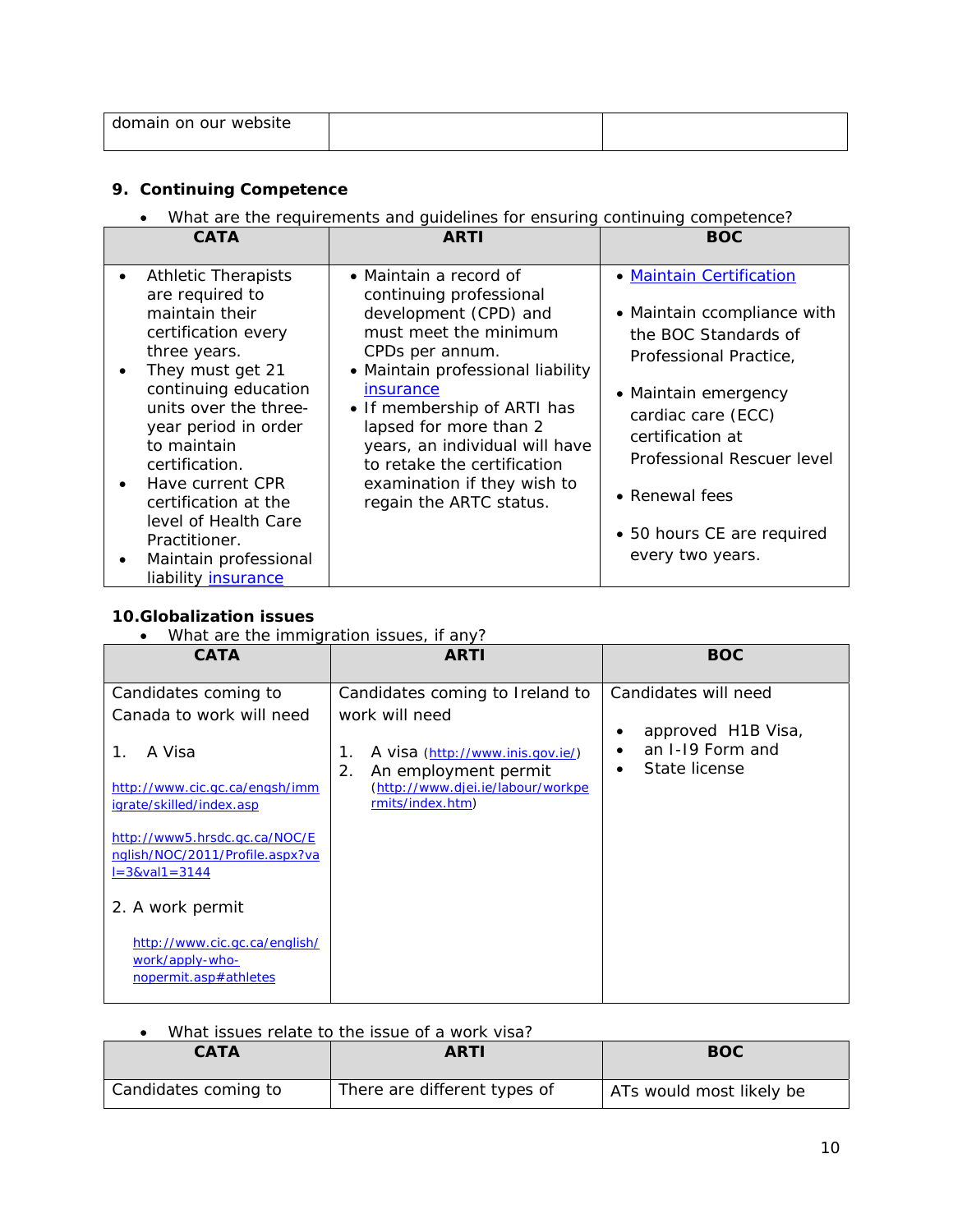| Canada to work will need                                                                                                                                                                                                                                      | work visa:                                                                                                                                                                                                                                                                                                                                                                                        | applying under the H1B                                                                                                                                                                                                                                                                                                                                                                                                                                                                                                                                                                                                                            |
|---------------------------------------------------------------------------------------------------------------------------------------------------------------------------------------------------------------------------------------------------------------|---------------------------------------------------------------------------------------------------------------------------------------------------------------------------------------------------------------------------------------------------------------------------------------------------------------------------------------------------------------------------------------------------|---------------------------------------------------------------------------------------------------------------------------------------------------------------------------------------------------------------------------------------------------------------------------------------------------------------------------------------------------------------------------------------------------------------------------------------------------------------------------------------------------------------------------------------------------------------------------------------------------------------------------------------------------|
|                                                                                                                                                                                                                                                               |                                                                                                                                                                                                                                                                                                                                                                                                   | Specialty Occupations Visa -                                                                                                                                                                                                                                                                                                                                                                                                                                                                                                                                                                                                                      |
|                                                                                                                                                                                                                                                               |                                                                                                                                                                                                                                                                                                                                                                                                   | http://www.uscis.gov/portal/site/us                                                                                                                                                                                                                                                                                                                                                                                                                                                                                                                                                                                                               |
| A Visa<br>http://www.cic.gc.ca/engsh/imm<br>igrate/skilled/index.asp<br>http://www5.hrsdc.gc.ca/NOC/E<br>nglish/NOC/2011/Profile.aspx?va<br>$1 = 3& value 3144$<br>A work permit<br>http://www.cic.gc.ca/english/wor<br>k/apply-who-<br>nopermit.asp#athletes | Green card<br>1.<br>2.<br>Work permit<br>It must be demonstrated<br>$\bullet$<br>that there is a<br>shortage/need for the issue<br>of the work visa<br>Candidates must have the<br>$\bullet$<br>appropriate visa<br>Candidates must<br>$\bullet$<br>demonstrate that they have<br>the relevant qualifications<br>(further details at<br>http://www.djei.ie/labour/work<br>permits/guidelines.htm) | cis<br>For you to qualify to accept a<br>job offer in a specialty<br>occupation you must meet<br>one of the following criteria:<br>Have completed a U.S.<br>$\bullet$<br>bachelor's or higher<br>degree required by the<br>specific specialty<br>occupation from an<br>accredited college or<br>university<br>Hold a foreign degree<br>that is the equivalent to<br>a U.S. bachelor's or<br>higher degree in the<br>specialty occupation<br>Hold an unrestricted<br>$\bullet$<br>state license,<br>registration, or<br>certification which<br>authorizes you to fully<br>practice the specialty<br>occupation and be<br>engaged in that specialty |
|                                                                                                                                                                                                                                                               |                                                                                                                                                                                                                                                                                                                                                                                                   | in the state of intended<br>employment                                                                                                                                                                                                                                                                                                                                                                                                                                                                                                                                                                                                            |
|                                                                                                                                                                                                                                                               |                                                                                                                                                                                                                                                                                                                                                                                                   | I-9 form                                                                                                                                                                                                                                                                                                                                                                                                                                                                                                                                                                                                                                          |
|                                                                                                                                                                                                                                                               |                                                                                                                                                                                                                                                                                                                                                                                                   |                                                                                                                                                                                                                                                                                                                                                                                                                                                                                                                                                                                                                                                   |

### **11. Uniqueness**

- *What have other healthcare professions done to recognize internationally or foreign educated/trained providers in healthcare?* 
	- o Processes exist in Physiotherapy/Physical therapy between Ireland and USA/Canada. We believe that the process is a little more straightforward between Canada and Ireland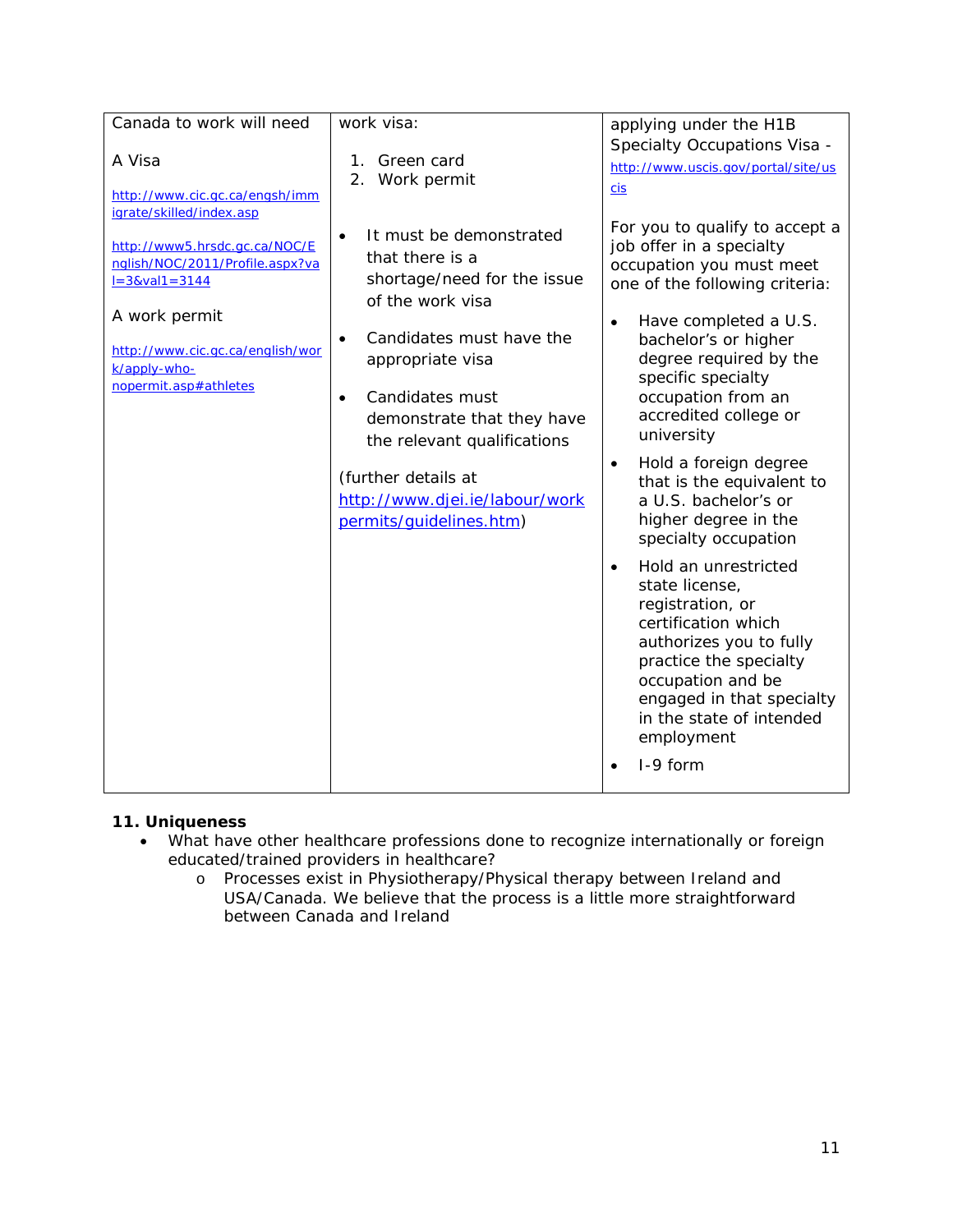### Appendix A

### Initial questions based on review of previous MRA document Pre-Toronto Meeting

### **What can we learn from the BOC-CATA MRA?**

- Of those who have used the MRA agreement to obtain credential of BOC or CATA what has the success/failure been? What should we pay attention to in this investigation?
- 1. Can we possibly start by reviewing the successes and pitfalls of the current agreement between NATABOC and the CATA
	- a. How many members from both NATABOC have challenged the CATA exam? 25
	- b. How many CATA members have challenged the NATA exam? 14
	- c. What are the success rates in both instances?
	- d. What has been the employment record for these successful candidates in each respective country?
	- e. Can we conduct a survey of these members to get their feedback? (See Appendix C)
- 2. Rather than trying to compare competencies, standards, scope of Practice, code of ethics etc. for each group, could we not establish minimum standards that must be met by an international body seeking mutual recognition?
	- a. This would eliminate the necessity of going through comparisons each time another organization applies for recognition. *(WFATT Education Program Standards-unpublished)*
	- b. Ideally we could come up with one minimum standard that could be recognized globally. However, it may be that we will not be able to agree on one standard. In that case, it may be that countries would have clearly articulated but different minimum standards. The group seeking recognition would simply have to meet the standards as established by each country.
- 3. Are we seeking only one globally recognized method of examining candidates or are we open to the recognition of more than one method that other international organizations could choose from knowing that it would be recognized by all partners (or by select countries)?
	- a. The current agreement does not recognize one examination tool as the gold standard.
- 4. Currently Canada does not have provincial legislation of Athletic Therapy in any of its provinces. Each province does have a mandate to regulate who "practices" in their province but I suspect this is very loosely enforced.
- 5. Regulatory issues: I would be interested in hearing what the experience is in the US with the variety of legislation from state to state.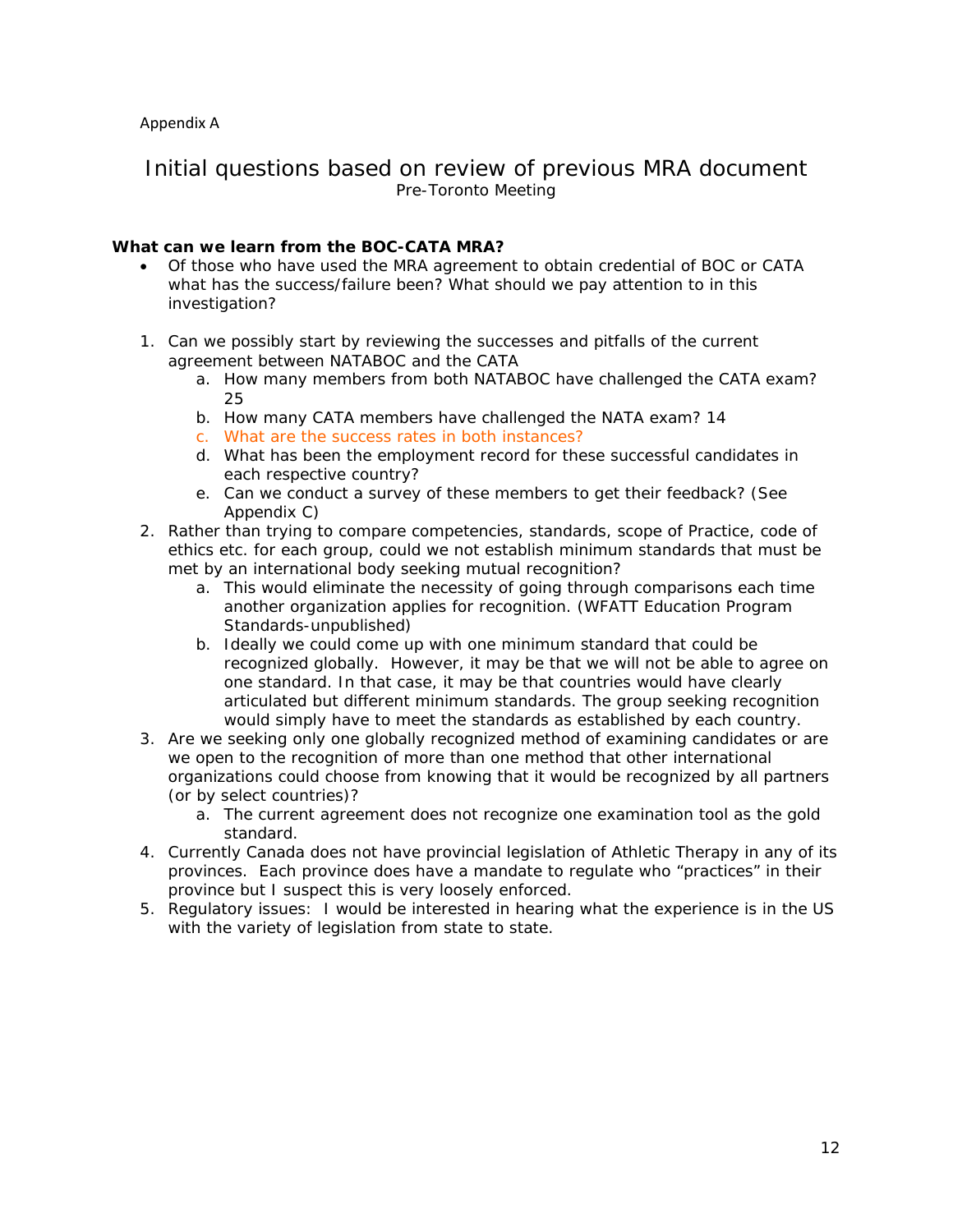#### MRA Meeting 25 May, 2013 Westin Harbour Castle Toronto, ON

Participants:

Glen Bergeron-CATA Steve Dzubinski – CBoCAT Enda Whyte – ARTI Greg Gardner – WFATT Larry Leverenz - WFATT Denise Fandel – BOC Anne Minton – BOC

- 1. VIntroductions (Denise Fandel)
	- 1.1. Objectives for the meeting
		- 1.1.1.  $\checkmark$  Agreement on plan to complete recommendations for MRA with goal of announcement at the WFATT World Congress in late summer of 2014
- 2.  $\sqrt{R}$  Review preliminary data gathering document (Drop Box Overview document)
- 3.  $\checkmark$  Review consensus items
	- 3.1.1. ∕Mission and vision of credentialing organizations
	- 3.1.2.  $\checkmark$  Eligibility
	- 3.1.3. √Standards of Professional Practice/Code of ethics
	- 3.1.4. ∕Accessibility to Examinations
	- 3.1.5. Continuing Competence
- 4. Complete unanswered items from gap analysis
	- 4.1.1. **Assessment Tools/Psychometrics**
	- 4.1.2. <del></del> ∕ Discipline
	- 4.1.3. VLegal Liability Issues
	- 4.1.4. Globalization issues
	- 4.1.5.  $\sqrt{\text{Requatory}}$  issues
	- 4.1.6. <del></del>∕ Practice issues
	- 4.1.7. √Uniqueness
- 5.  $\checkmark$  Additional Discussions what have we missed
- 6. Actions/Next Steps
	- 6.1.What additional information is needed to complete analysis in order to create preliminary recommendations for the group to review
		- 6.1.1. See action items below:

| <b>Task</b>                                                     | Owner |
|-----------------------------------------------------------------|-------|
| Creates areas of focus per each countries exam                  | All   |
| for candidate prep                                              |       |
| Create list of resources for failing candidates                 | All   |
| Worksheet or info sheet – step to                               | All   |
| certification/licensure to educate on mobility of               |       |
| certficants                                                     |       |
| Reinstatement process for certification if<br>credentials lapse | All   |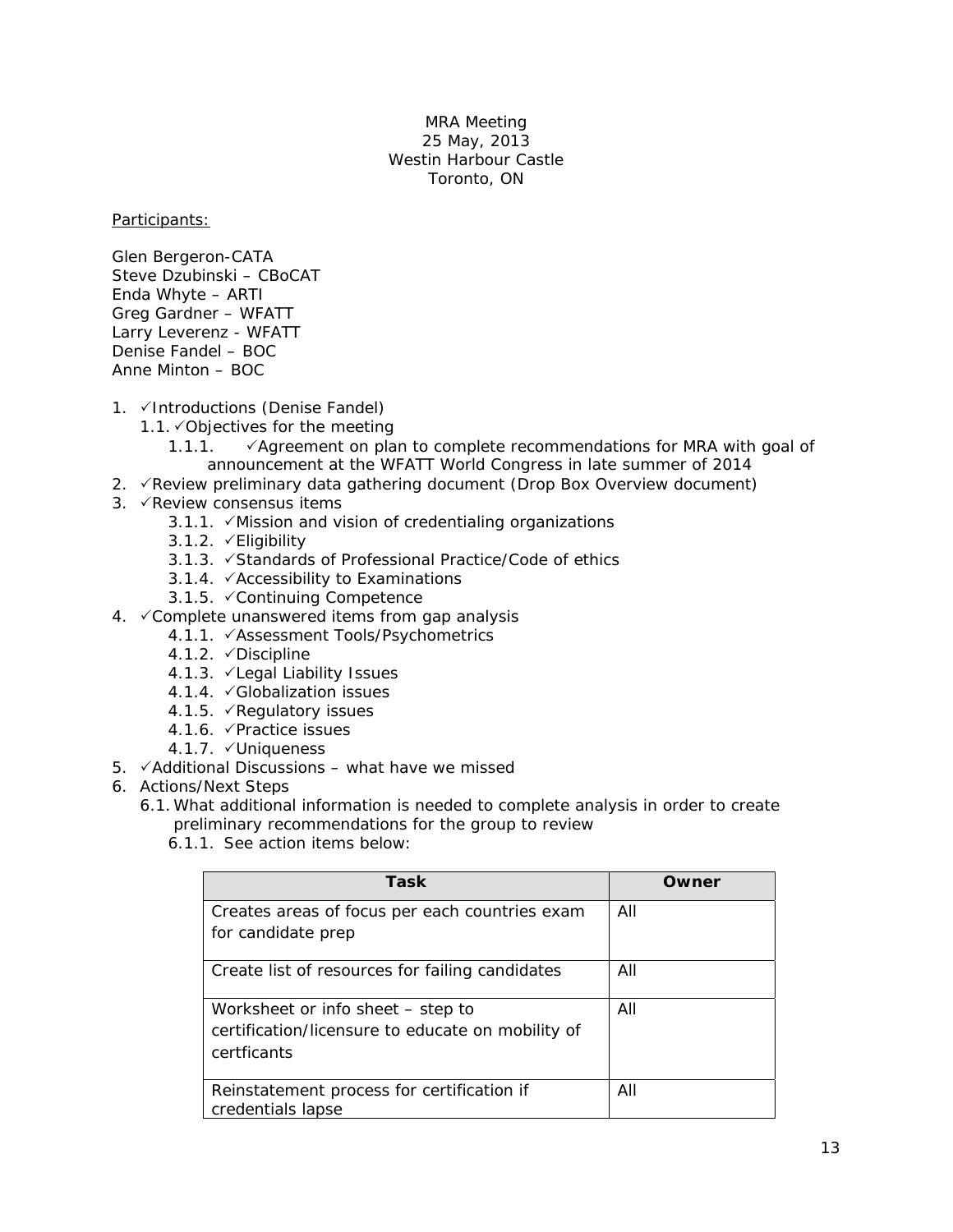| Task                                                              | Owner            |
|-------------------------------------------------------------------|------------------|
| Draft survey of candidates- MRA                                   | Glen             |
| Visa requirement - Canada                                         | Glen             |
| Find US candidates who took exam in CA from<br>Trevor Len         | Steve            |
| Assessment statistics and style guides for<br>CBoCAT item writers | Steve            |
| Chart for WFATT website                                           | Larry and Denise |
| Discipline guidelines – and Attestment<br>statements              | Denise           |
| CPE requirement                                                   | Denise           |
| <b>Disclaimers</b>                                                | Denise           |
| Subject area list - flesh out for more<br>completeness            | Denise           |

6.1.2. VOutline process for dissemination of recommendations in each organization with goal of having recommendations approved

Other ideas that were discussed:

- Article for NATA News I'm certified why can't I get a job in XYZ country
- Mobility of faculty
- CPE requirement questions differences
	- o SAT- Supervisory Athletic Therapist only in ed. Programs CE
	- o Committee member receive CE in CATA/ARTI– not transferrable for BOC
	- o Requirement minimum 15 of 30 ARTI
	- o first responder ECC
	- o 10 EBP BOC
- WFATT as the single source of transportability information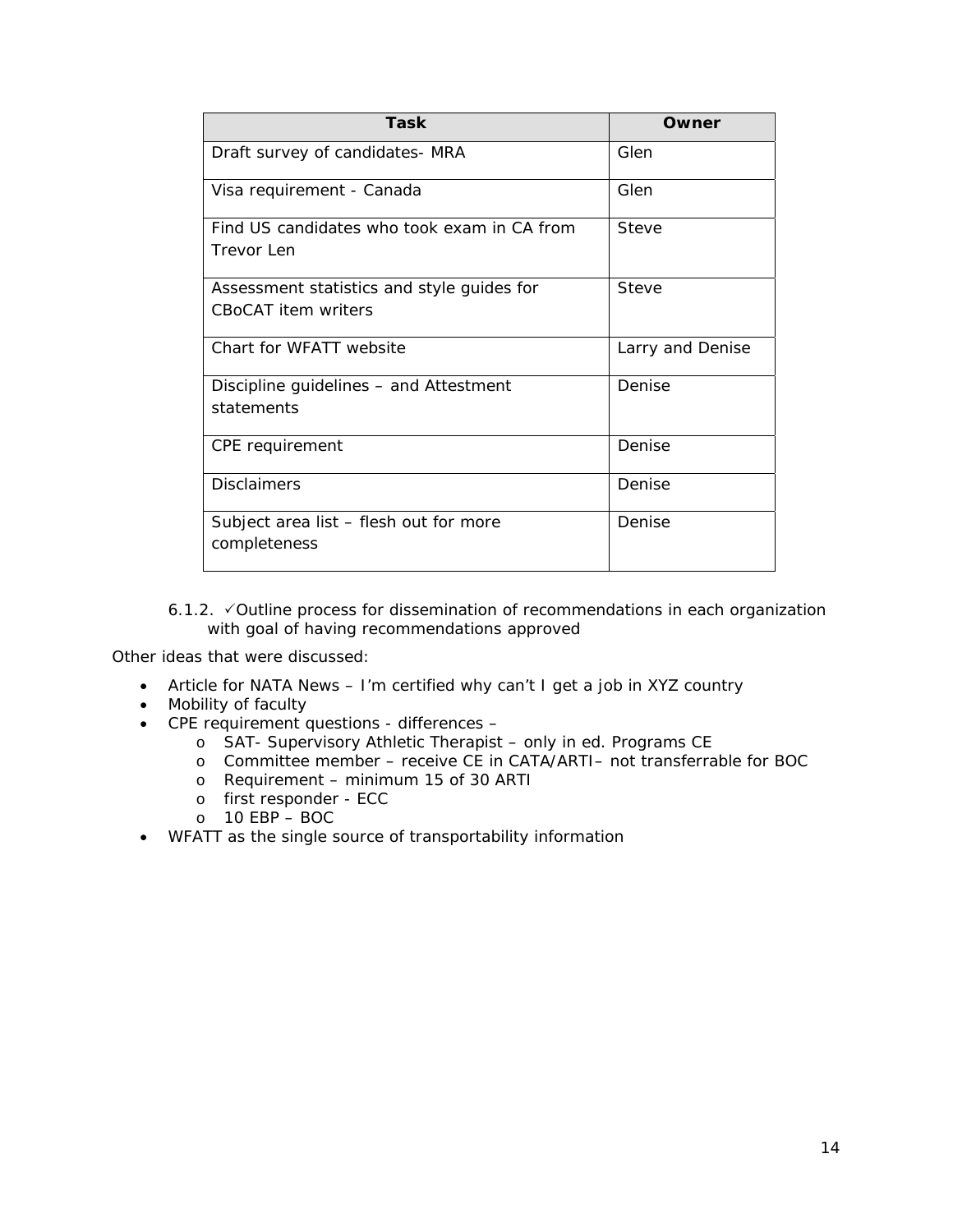# Appendix B

### **2009 WFATT CONGRESS – REPORT ON EDUCATIONAL PROGRAMS**

|                                              | UK                 | UK            | IE         | UK           | Spain       |            | Asia         |            | North America |                           |        |                    |
|----------------------------------------------|--------------------|---------------|------------|--------------|-------------|------------|--------------|------------|---------------|---------------------------|--------|--------------------|
|                                              | <b>ACPSM</b>       | <b>BASRaT</b> | <b>DCU</b> | <b>SST</b>   | <b>ENEF</b> | <b>PSS</b> | JATO & JASA  | <b>BSU</b> | <b>TATTS</b>  | <b>CATA</b>               | Mexico | <b>NATA</b>        |
| <b>BOC Domains</b>                           |                    |               |            |              |             |            |              |            |               |                           |        |                    |
| Prevention                                   | X                  | X             | X          | X            | X           | X          | X            | ?          | X             | X                         |        | X                  |
| <b>Clinical Evaluation &amp; Diagnosis</b>   | X                  | X             | X          | X            | X           | X          | X            | ?          | X             | $\mathsf{X}$              | P.     | X                  |
| <b>Immediate Care</b>                        | X                  | X             | X          | X            | X           | X          | X            | X          | X             | $\boldsymbol{\mathsf{X}}$ | 2      | X                  |
| Treatment, Rehab, & Reconditioning           | X                  | X             | X          | X            | X           | X          | X            | X          | X             | X                         | X      | Χ                  |
| Organization & Administration                | X                  | X             |            |              |             |            | <sup>2</sup> |            | X             | X                         |        | $\pmb{\mathsf{X}}$ |
| Professional Responsibility                  | X                  |               |            |              | X           |            | X            |            |               | X                         |        | X                  |
| <b>Educational Content Areas (from CAATE</b> |                    |               |            |              |             |            |              |            |               |                           |        |                    |
| Risk Management & Injury Prevention          | X                  | X             | X          | X            | X           | X          | X            | ?          | X             | $\mathsf{X}$              |        | X                  |
| Pathology of Injuries & Illnesses            | X                  | X             | X          | X            | X           | X          | X            |            | Χ             | X                         | X      | X                  |
| Orthopedic Clinical Exam & Diagnosis         | X                  | X             | X          | X            | X           | X          | X            |            | X             | X                         | 2      | X                  |
| <b>Acute Care</b>                            | X                  | X             | X          | X            | X           | X          | X            | X          | X             | X                         | 2      | X                  |
| Pharmacology                                 |                    |               | X          |              |             | X          |              |            |               | X                         |        | X                  |
| <b>Therapeutic Modalities</b>                | X                  |               | X          | X            | X           | X          | X            | X          | X             | X                         | X      | X                  |
| Conditioning & Rehab Exercise                | $\pmb{\mathsf{X}}$ | X             | X          | X            | X           | X          | X            | ?          | X             | $\mathsf{X}$              | X      | X                  |
| <b>Medical Conditions &amp; Disabilities</b> | X                  |               | X          | X            |             |            |              |            |               | $\mathsf{x}$              |        | X                  |
| <b>Nutritional Aspects</b>                   |                    | X             | X          | $\mathbf{P}$ |             | X          | X            | X          | X             | X                         |        | X                  |
| Psychosocial Intervention & Referral         |                    | X             | X          | X            | X           |            |              |            | 2             | X                         |        | X                  |
| <b>Health Care Administration</b>            | $\mathsf{x}$       |               |            |              |             |            | 5.           |            | Χ             | X                         |        | Χ                  |
| Prof Development & Responsibility            | X                  |               |            |              | X           |            |              |            |               | X                         |        | Χ                  |
| <b>Other Content Areas</b>                   |                    |               |            |              |             |            |              |            |               |                           |        |                    |
| <b>Research Methods</b>                      | X                  |               | X          |              | X           | X          |              |            |               |                           |        |                    |
| Ethics                                       |                    |               | X          |              |             |            |              |            |               |                           |        |                    |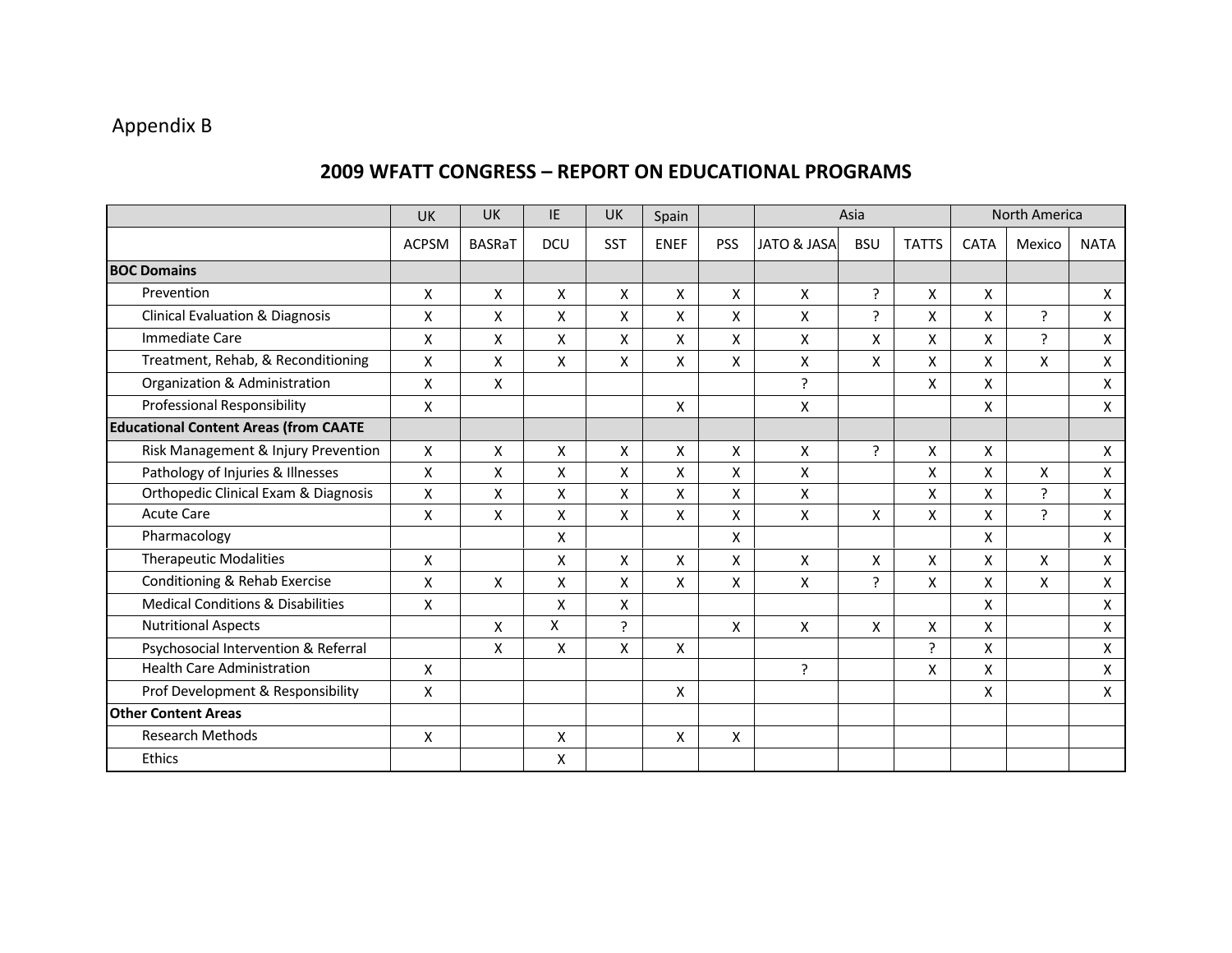Appendix C

Summary of CATA survey – candidates challenging BOC exam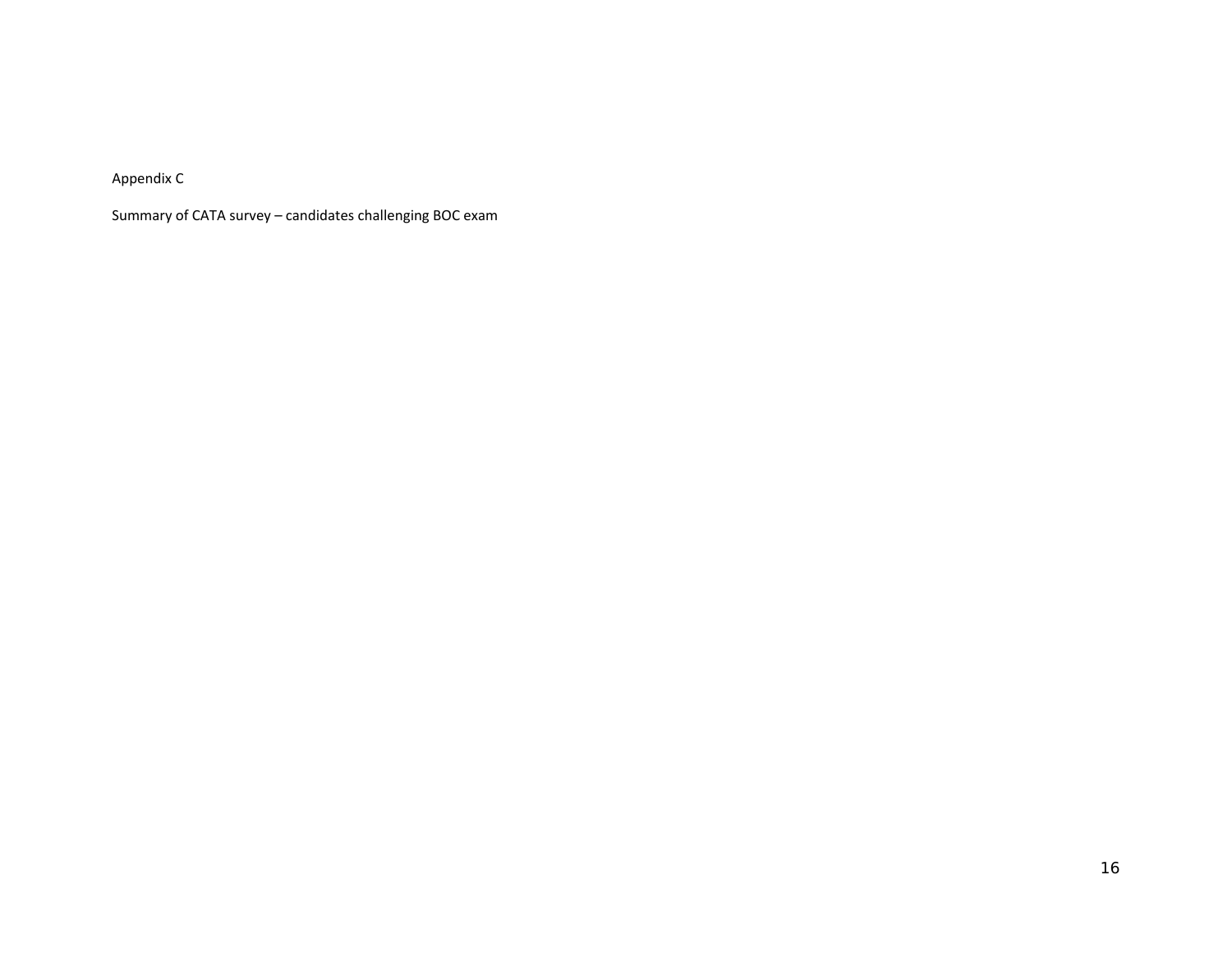### How many years were you an ATC at the time you first took the exam?

| <b>Answer Options</b> | Response<br>Percent | <b>Response Count</b> |
|-----------------------|---------------------|-----------------------|
|                       | 14.3%               |                       |
| 2                     | 28.6%               | $\overline{2}$        |
| 3                     | 14.3%               |                       |
| $\overline{4}$        | 14.3%               |                       |
| 5 or more             | 28.6%               | $\overline{2}$        |
|                       | answered question   |                       |
|                       | skipped question    |                       |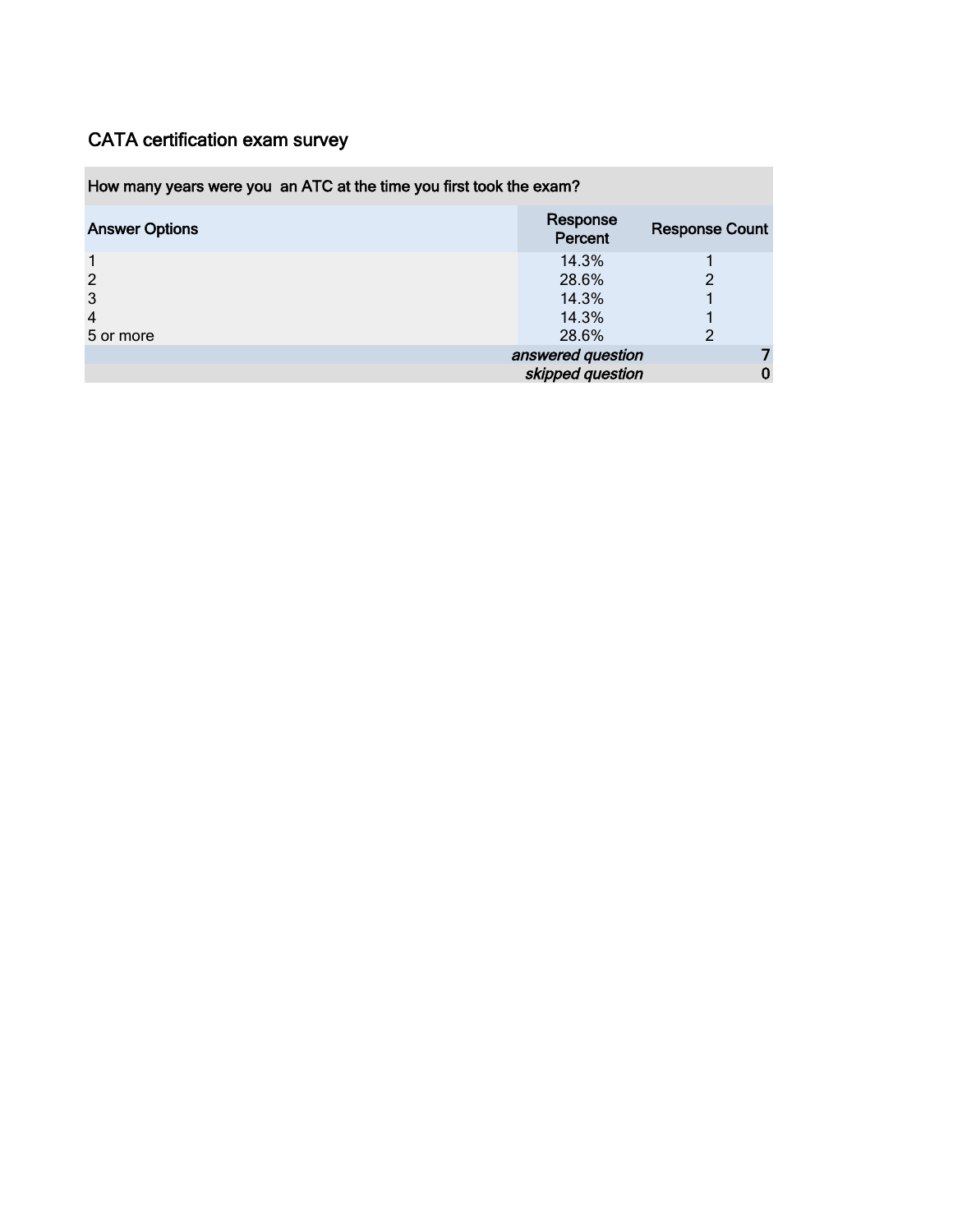### How many attempts did it take to pass the NATABOC examination?

| <b>Answer Options</b> | Response<br>Percent | <b>Response Count</b> |
|-----------------------|---------------------|-----------------------|
|                       | 42.9%               | 3                     |
| 2                     | 42.9%               | 3                     |
| 3                     | $0.0\%$             |                       |
| $\overline{4}$        | 14.3%               |                       |
|                       | answered question   |                       |
|                       | skipped question    |                       |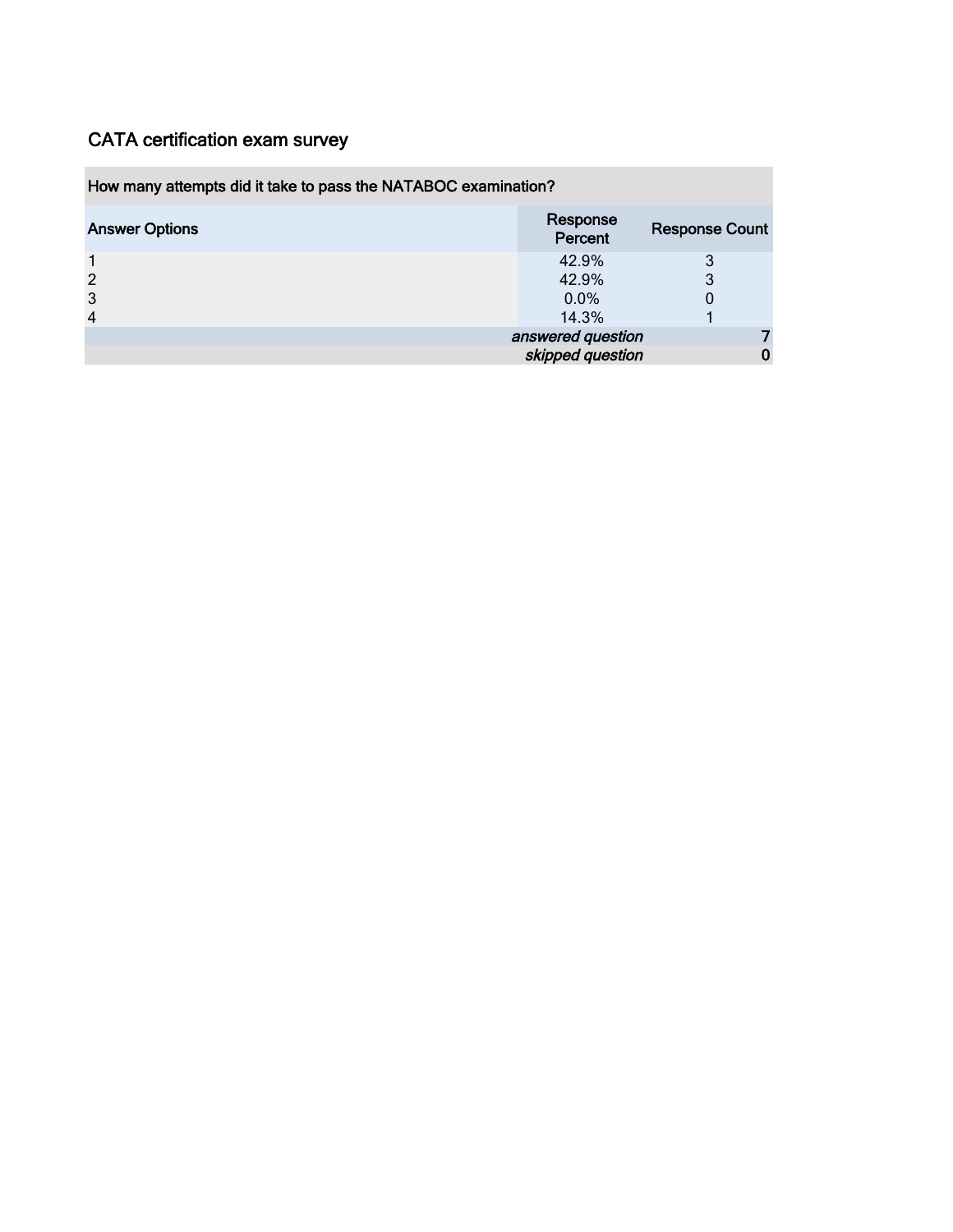| How many times have you taken any section of the CATA examination? |                     |                       |  |  |
|--------------------------------------------------------------------|---------------------|-----------------------|--|--|
| <b>Answer Options</b>                                              | Response<br>Percent | <b>Response Count</b> |  |  |
|                                                                    | 42.9%               |                       |  |  |
|                                                                    | $0.0\%$             |                       |  |  |
|                                                                    | 14.3%               |                       |  |  |
|                                                                    | 42.9%               |                       |  |  |
| answered question                                                  |                     |                       |  |  |
| skipped question                                                   |                     |                       |  |  |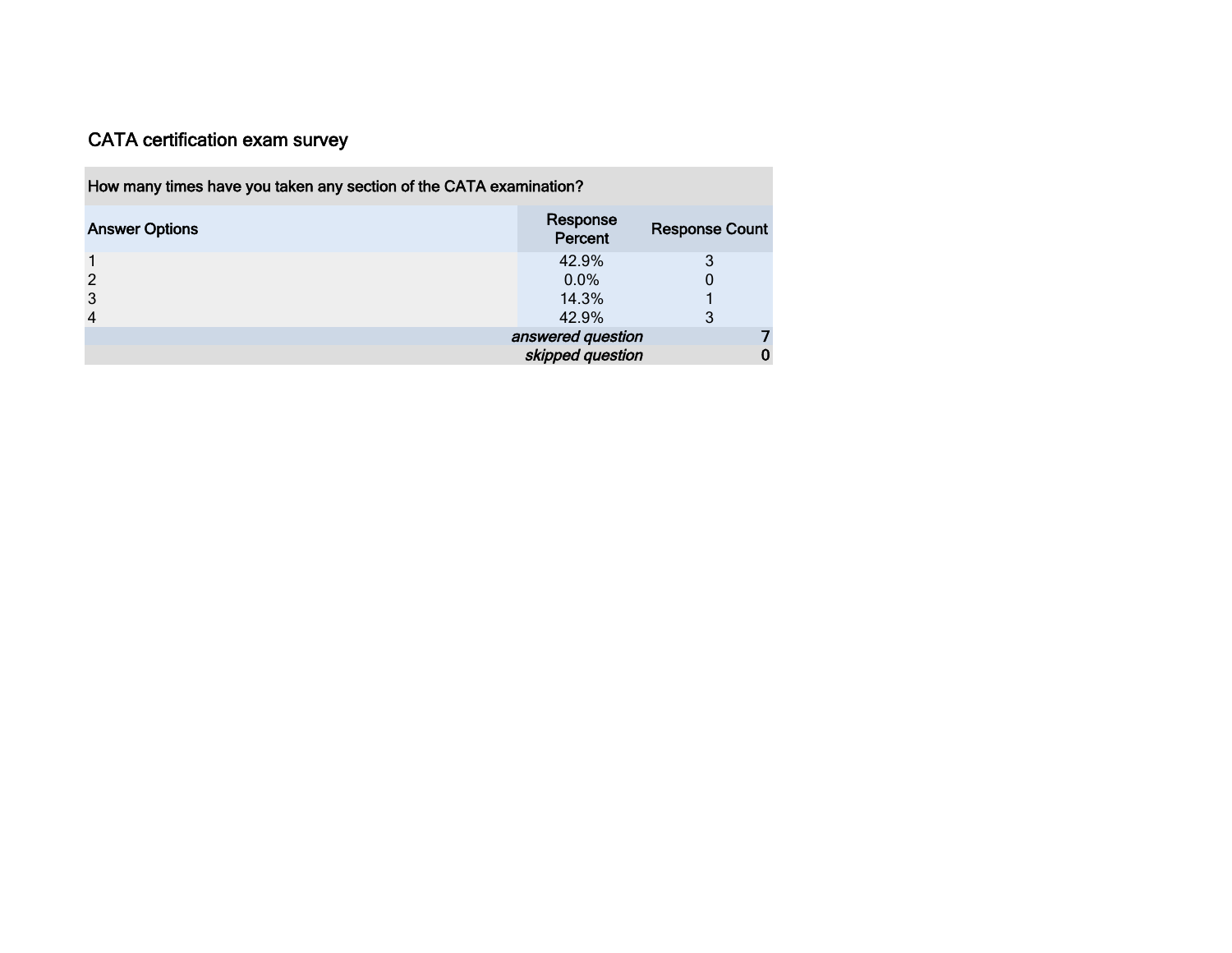## Are you now a Certified Athletic Therapist [CAT(C)]?

| <b>Answer Options</b> | Response<br>Percent | <b>Response Count</b> |
|-----------------------|---------------------|-----------------------|
| Yes                   | 42.9%               |                       |
| <b>No</b>             | 57.1%               |                       |
|                       | answered question   |                       |
|                       | skipped question    |                       |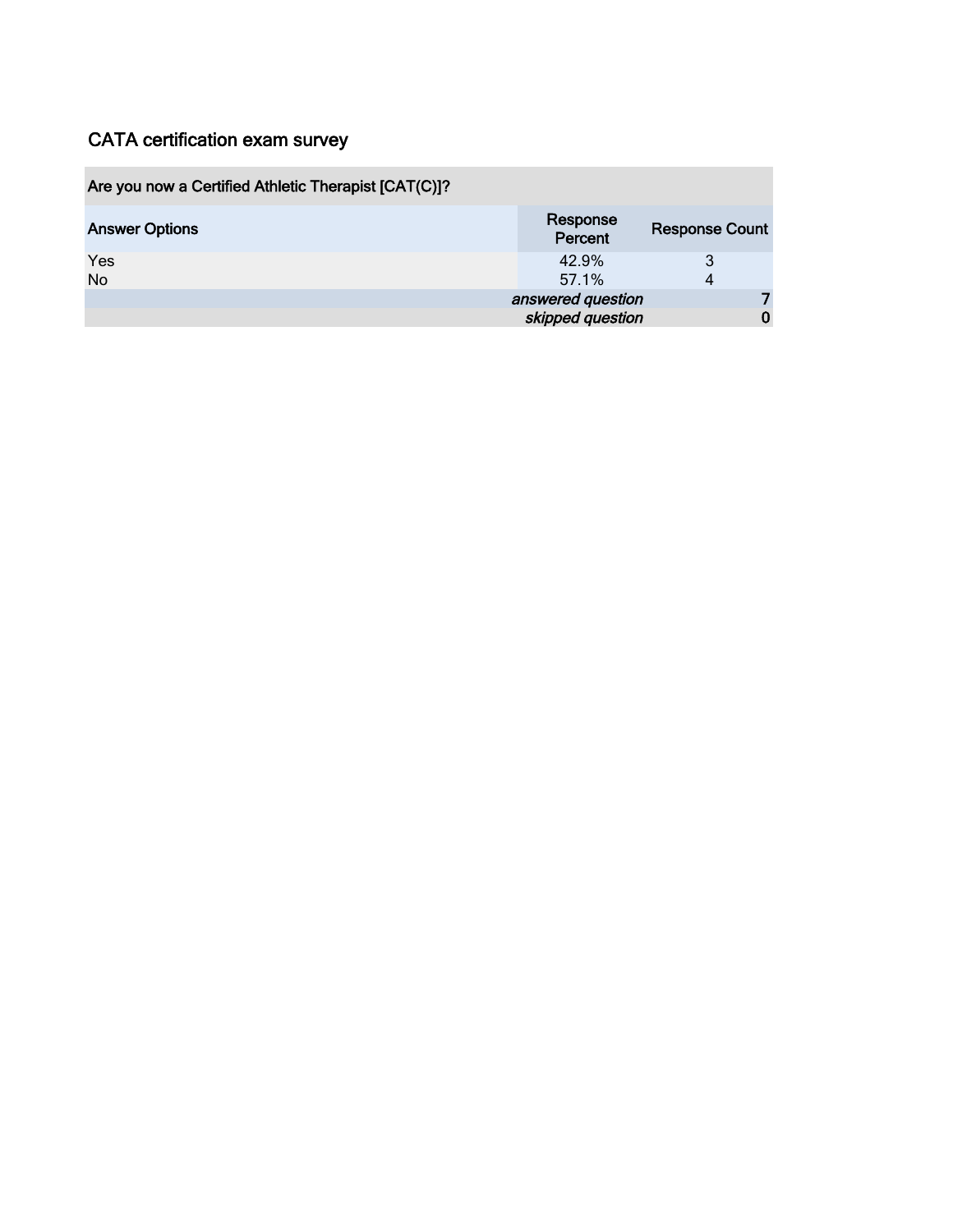**COL** 

| How many times did you attempt each section of the CATA? |  |  |                   |                       |
|----------------------------------------------------------|--|--|-------------------|-----------------------|
| <b>Answer Options</b>                                    |  |  | 4                 | <b>Response Count</b> |
| <b>Written Exam</b>                                      |  |  |                   |                       |
| Field practical exam                                     |  |  |                   |                       |
| Clinic practical exam                                    |  |  |                   |                       |
|                                                          |  |  | answered question |                       |
|                                                          |  |  | skipped question  |                       |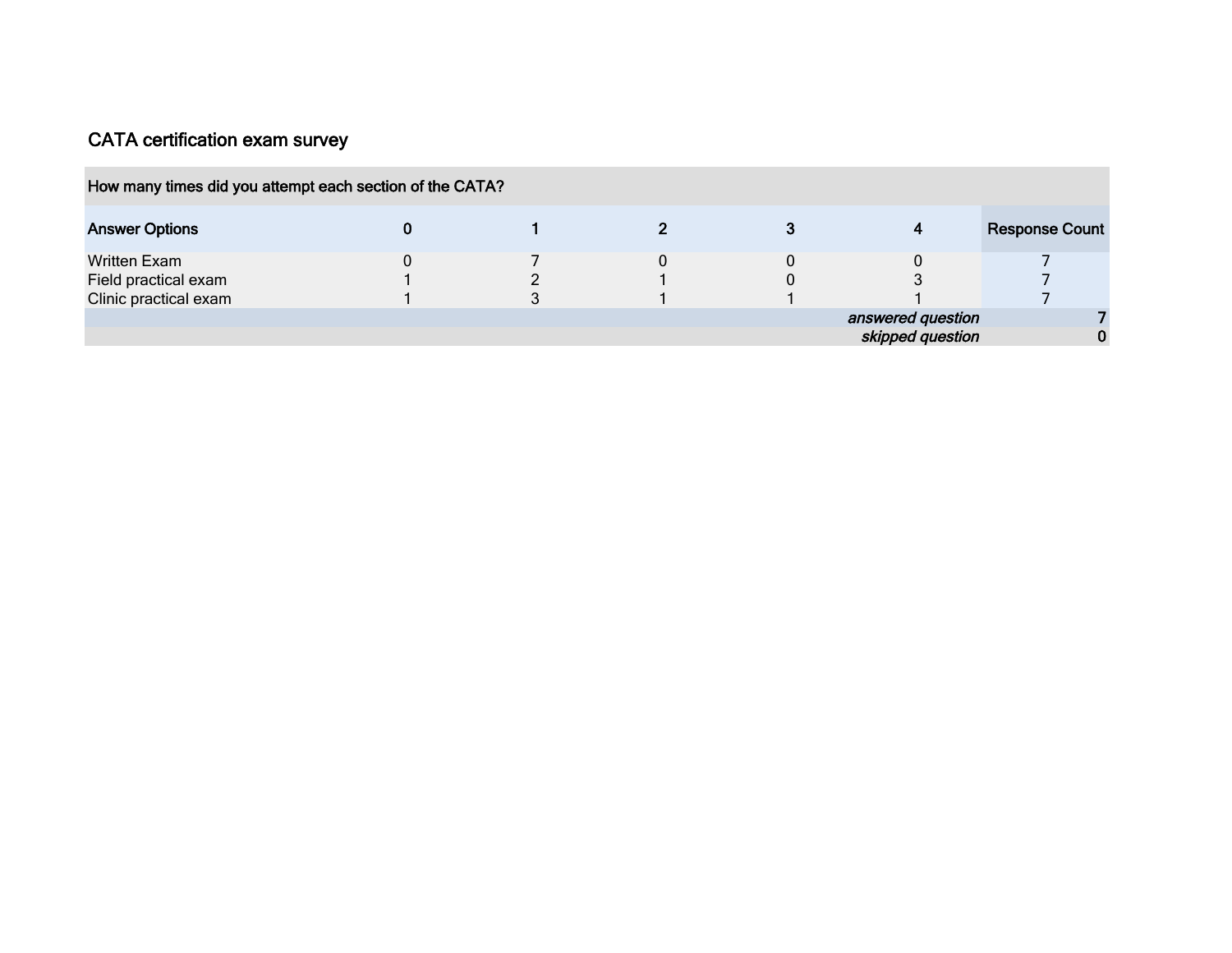| How many times were you unsuccessful in the following? |  |                                       |                       |
|--------------------------------------------------------|--|---------------------------------------|-----------------------|
| <b>Answer Options</b>                                  |  |                                       | <b>Response Count</b> |
| Written theory exam                                    |  |                                       |                       |
| Clinical practical exam<br>Field practical exam        |  |                                       |                       |
|                                                        |  | answered question<br>skipped question |                       |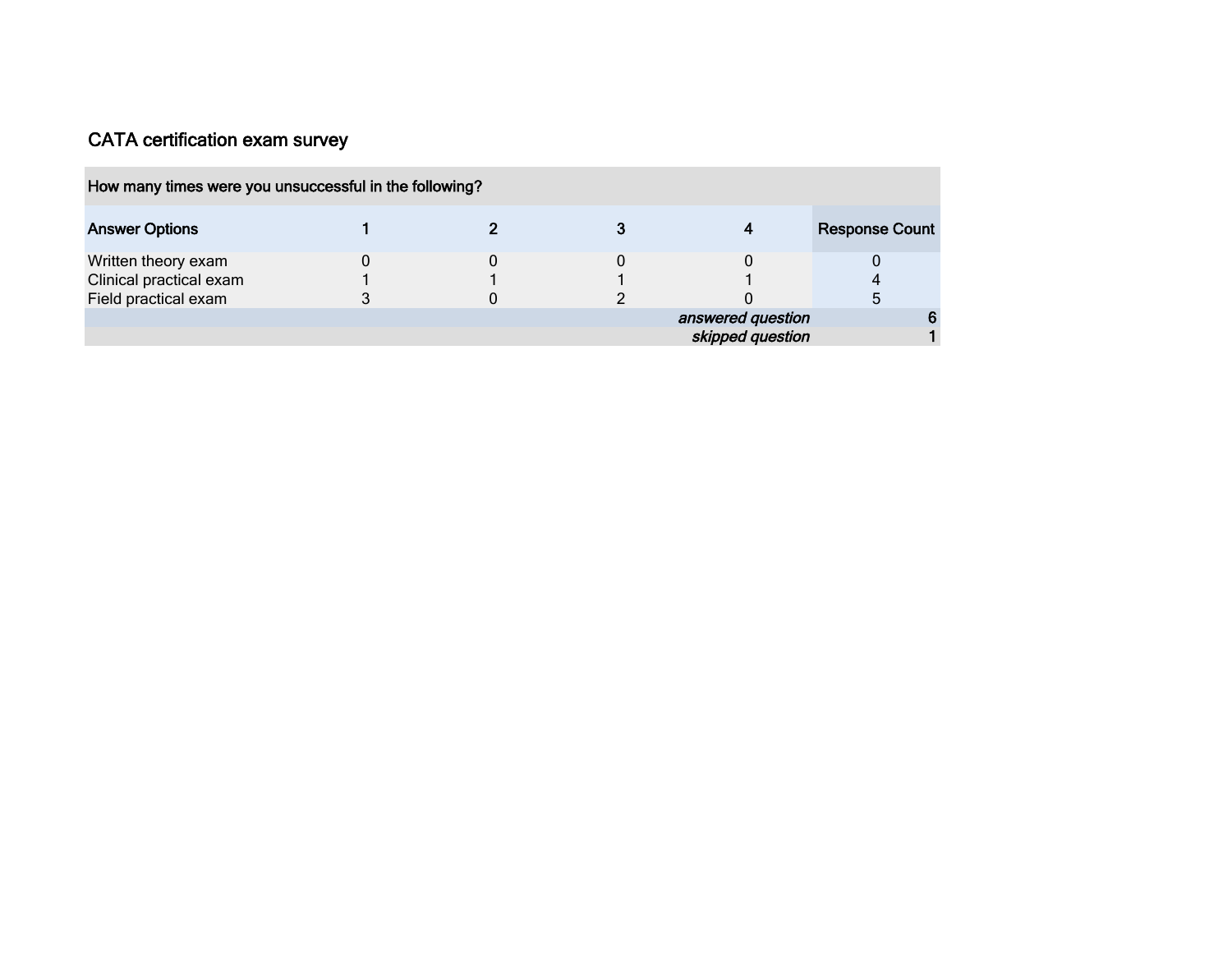### On the Clinical portion of the practical examination, how many times were you unsuccessful on each of the subsections?

| <b>Answer Options</b>   |  |  |                                       | I passed first time Response Count |
|-------------------------|--|--|---------------------------------------|------------------------------------|
| Assessment              |  |  |                                       |                                    |
| Acute rehabilitation    |  |  |                                       |                                    |
| Subacute rehabilitation |  |  |                                       |                                    |
| Return to sport         |  |  |                                       |                                    |
| Therapeutic modalities  |  |  |                                       |                                    |
|                         |  |  | answered question<br>skipped question |                                    |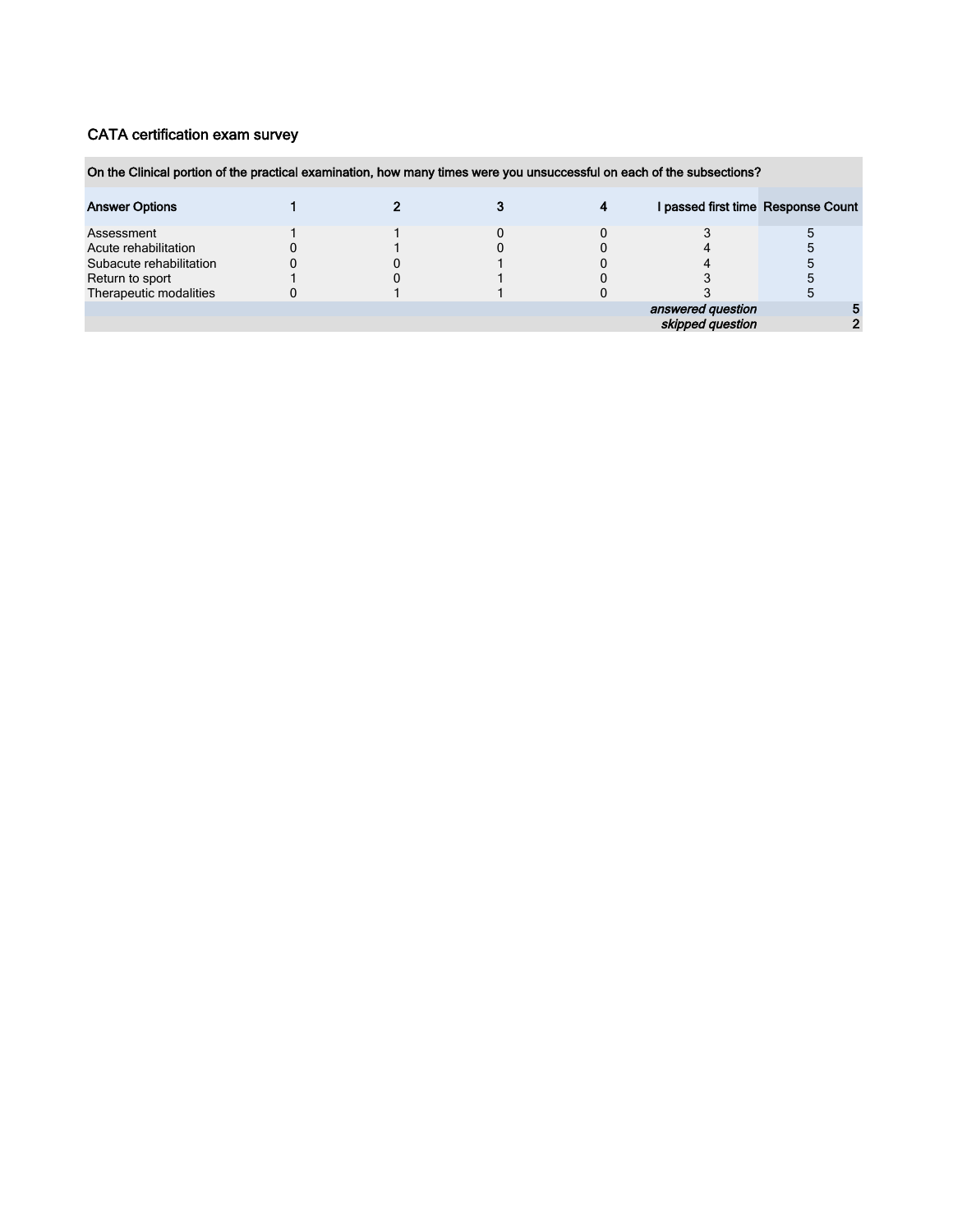### With which of the following therapeutic modalities were you UNSUCCESSFUL during the clinical portion of the practical examination?

| <b>Answer Options</b>      | Response<br>Percent | <b>Response Count</b> |
|----------------------------|---------------------|-----------------------|
| Ultrasound                 | 16.7%               |                       |
| <b>Muscle Stimulation</b>  | 0.0%                | 0                     |
| <b>TENS</b>                | 0.0%                | 0                     |
| IFC.                       | 0.0%                | 0                     |
| Massage                    | 33.3%               | 2                     |
| Cryotherapy                | 33.3%               | 2                     |
| Thermotherapy              | 16.7%               |                       |
| I passed all my modalities | 66.7%               | 4                     |
|                            | answered question   |                       |
|                            | skipped question    |                       |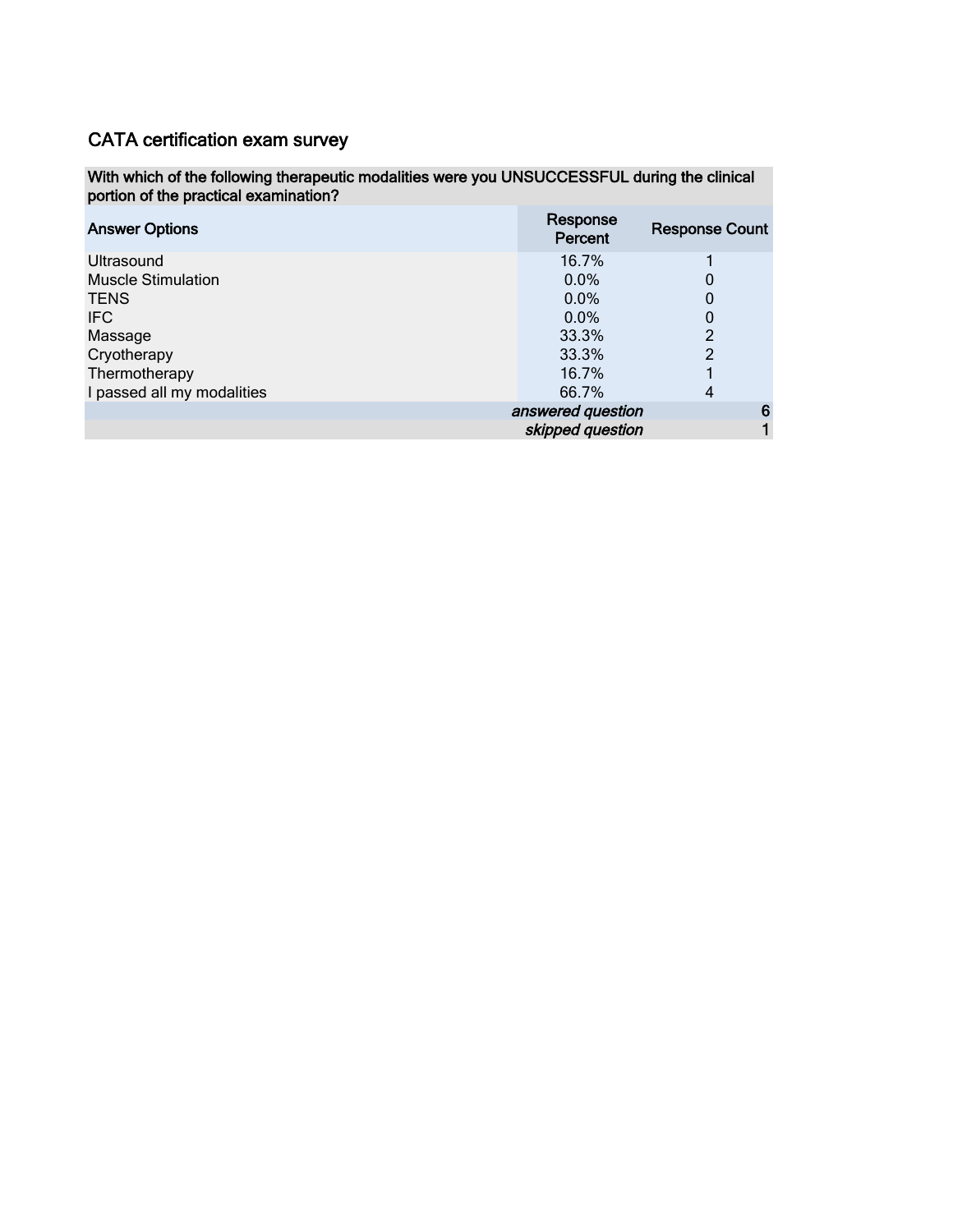| On the Field portion of the practical examination, how many times were you unsuccessful on each of the subsections? |  |  |                            |                       |
|---------------------------------------------------------------------------------------------------------------------|--|--|----------------------------|-----------------------|
| <b>Answer Options</b>                                                                                               |  |  | I passed the first<br>time | <b>Response Count</b> |
| <b>Urgent Emergency Care</b>                                                                                        |  |  |                            |                       |
| Non-Urgent Assessment,                                                                                              |  |  |                            |                       |
| Return to Play Decision                                                                                             |  |  |                            |                       |
| Prophylactic support                                                                                                |  |  |                            |                       |
|                                                                                                                     |  |  | answered question          |                       |
|                                                                                                                     |  |  | skipped question           |                       |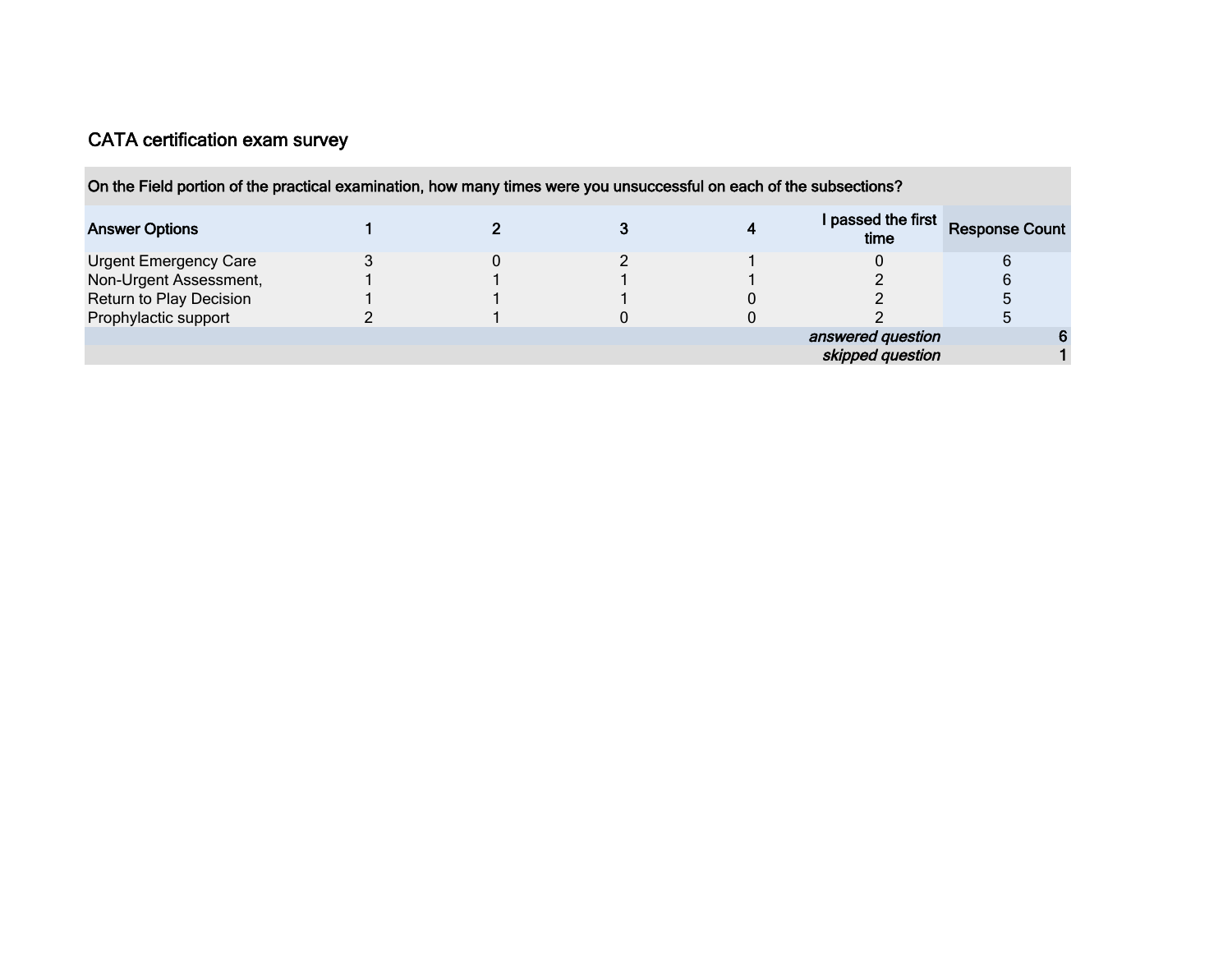|                          | How helpful were the following CATA resources in preparing you for the CATA examination? |                     |                     |                              |                   |
|--------------------------|------------------------------------------------------------------------------------------|---------------------|---------------------|------------------------------|-------------------|
| Answer<br><b>Options</b> | Not helpful                                                                              | Slightly<br>helpful | <b>Very Helpful</b> | Did not read<br>or take part | Response<br>Count |
| Certification            |                                                                                          | 4                   |                     | 0                            |                   |
| Textbook list            |                                                                                          | 3                   |                     |                              |                   |
| Written exam             |                                                                                          | 3                   |                     |                              |                   |
| Certification            |                                                                                          | 0                   | 2                   |                              |                   |
| Comment                  |                                                                                          |                     |                     |                              |                   |
|                          |                                                                                          |                     |                     | answered question            |                   |
|                          |                                                                                          |                     |                     | skipped question             | 0                 |
|                          |                                                                                          |                     |                     |                              |                   |

| <b>Number</b> | Comment                                                                                                                                                                                                                                                                                                                                                                                  | Categories |
|---------------|------------------------------------------------------------------------------------------------------------------------------------------------------------------------------------------------------------------------------------------------------------------------------------------------------------------------------------------------------------------------------------------|------------|
|               | I should have sought out more information from CAT(C)'s<br>before I attempted the exam for the fist time. The format of<br>the NATABOC exam when I took it was divided into 3<br>sections (written, written sim and practical), so when it<br>came to sim and practical, specific questions were asked it<br>wasn't open ended like the CATA exam (for instance,<br>athlete down assess) |            |
|               | 1 - The written exam blueprint is very generic.                                                                                                                                                                                                                                                                                                                                          |            |
|               | Was unaware of these seminars. Did not receive any                                                                                                                                                                                                                                                                                                                                       |            |
|               | 2 information about them                                                                                                                                                                                                                                                                                                                                                                 |            |

2 information about them. I had been inquiring about seminars or mock scenarios/chances to practice for the practical section but

3 was unable to find any.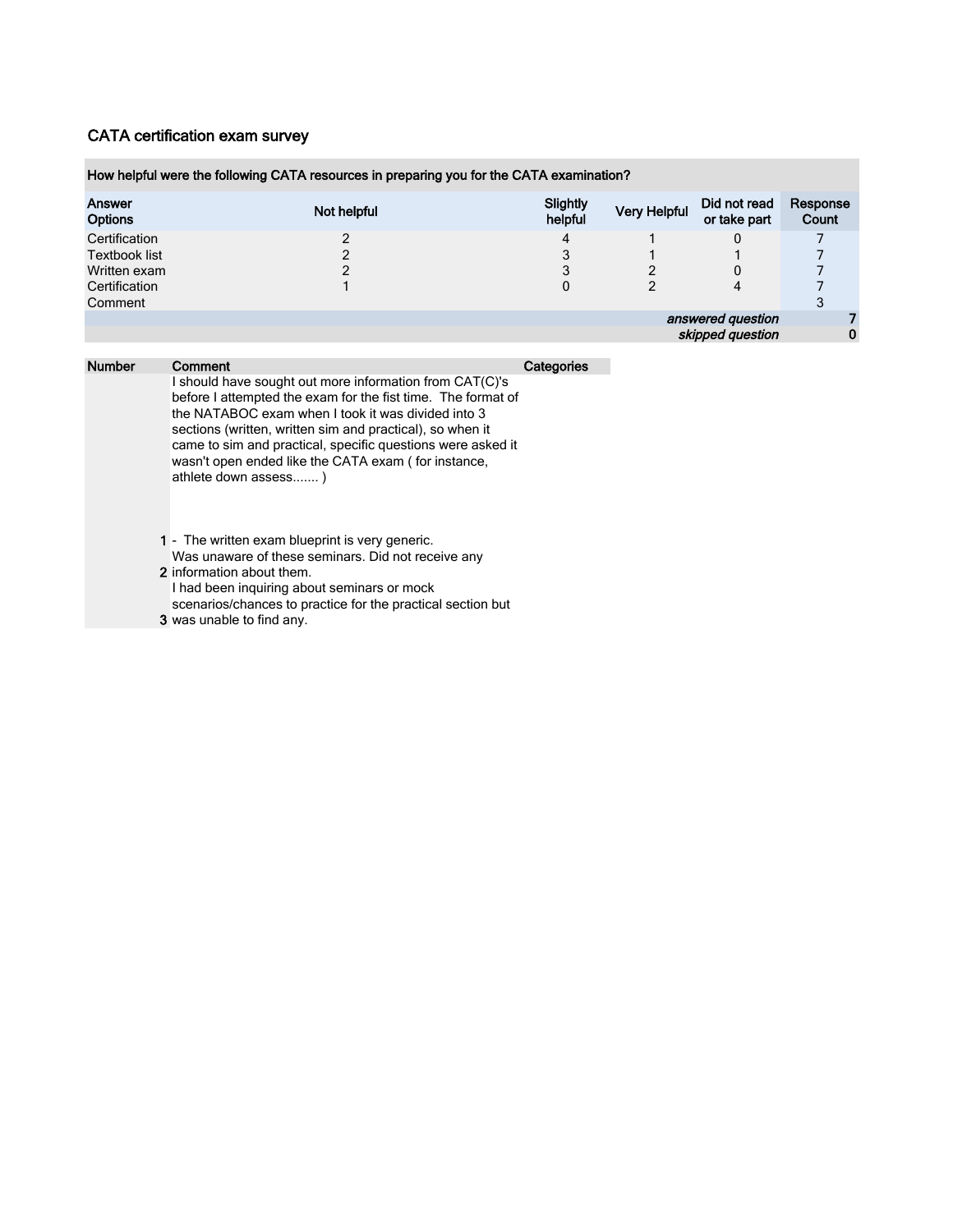| How helpful was the CATA in facilitating your preparation for the CATA examination? |                         |                       |  |  |  |  |
|-------------------------------------------------------------------------------------|-------------------------|-----------------------|--|--|--|--|
| Answer<br><b>Options</b>                                                            | <b>Response Percent</b> | <b>Response Count</b> |  |  |  |  |
| Very helpful                                                                        | $0.0\%$                 | 0                     |  |  |  |  |
| Slightly                                                                            | 28.6%                   | $\Omega$              |  |  |  |  |
| Not helpful at                                                                      | 71.4%                   | 5                     |  |  |  |  |
| Comment:                                                                            |                         | 4                     |  |  |  |  |
|                                                                                     | answered question       |                       |  |  |  |  |
|                                                                                     | skipped question        | 0                     |  |  |  |  |

| <b>Number</b> | Comment:                                                                                                                                                                                               | Categories |
|---------------|--------------------------------------------------------------------------------------------------------------------------------------------------------------------------------------------------------|------------|
|               | I don't want to point a finger at the CATA. I should have sought out more information.<br>Although i would suggest the CATA recommend candidates get in contact with individual                        |            |
|               | running prep sessions.                                                                                                                                                                                 |            |
|               | Other than online info there were no practical seminars or opportunities to prepare for the<br>clinical or field portions. Even practice scenarios from previous tests would be helpful. Much          |            |
|               | 2 like BOC it would also be helpful to have old practice exams and questions to prepare.                                                                                                               |            |
|               | I feel that this is a definite weakness of the CATA organization. I felt totally unprepared for my<br>practical examination. I had no idea what to expect for the practical exam at all! I had no idea |            |
|               | that the exam was an "oral" exam as well as practical. I think that CATA should not allow BOC                                                                                                          |            |
|               | certified members to take this exam without an orientation course on the details of the exam                                                                                                           |            |
|               | and what is expected. Aswell I feel that each international candidate should be assigned an                                                                                                            |            |
|               | 3 SAT. Without that I feel that the exam is an absolute waste of time and money for an ATC.                                                                                                            |            |
|               | It is unfair that Canadian candidates are assigned SATs but International candidates have to                                                                                                           |            |
|               | seek out their own. Canadian candidates are taught exactly how to pass the exam and told                                                                                                               |            |
|               | exactly what to expect. Some Canadian candidates are even given the checklists of what they                                                                                                            |            |
|               | 4 are expected to do on the exam (field and clinical portions).                                                                                                                                        |            |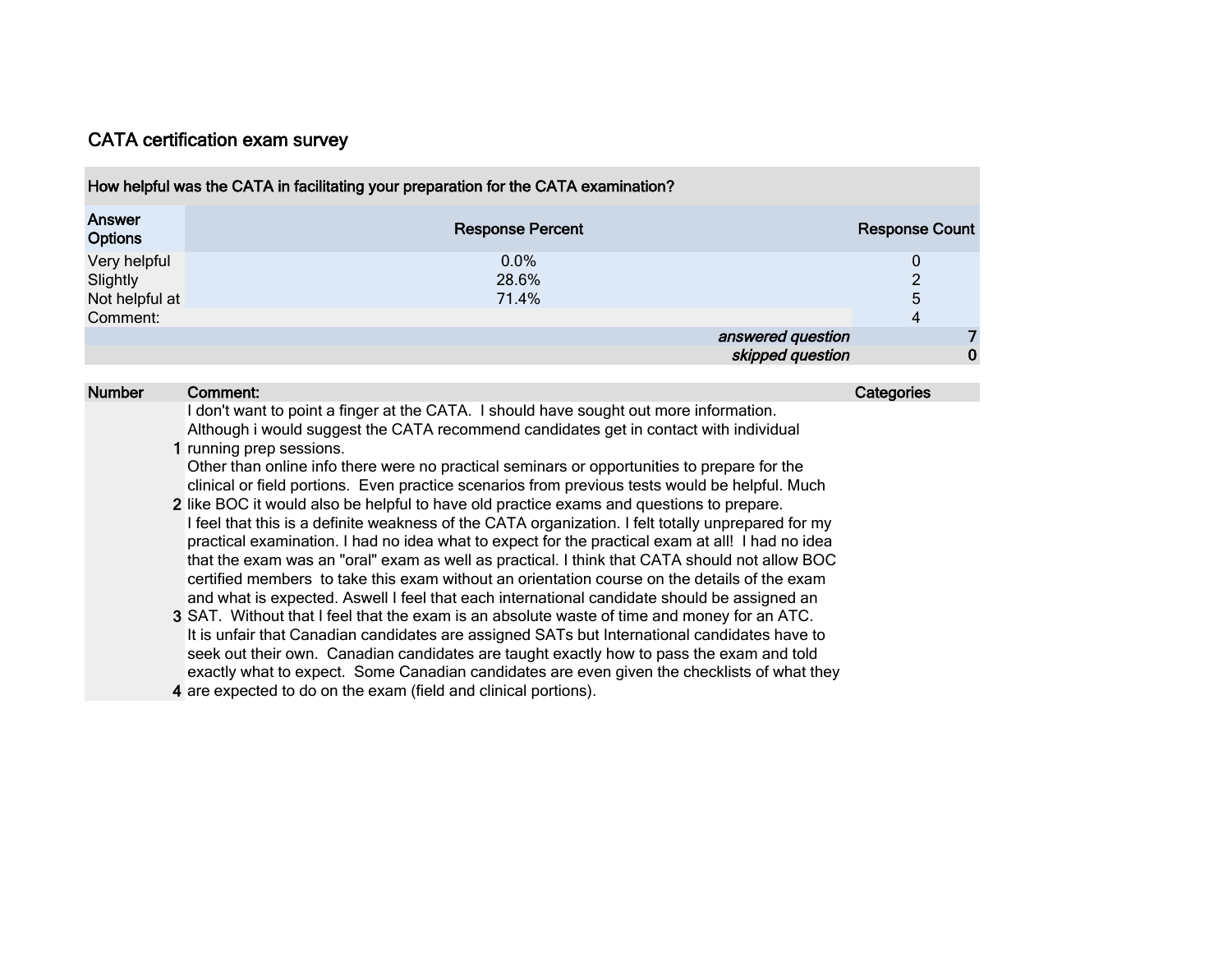|                       |                   | What can we do to assist you in preparing for the CATA exams?                                                                                                                                                                                                                                                                                                   |              |
|-----------------------|-------------------|-----------------------------------------------------------------------------------------------------------------------------------------------------------------------------------------------------------------------------------------------------------------------------------------------------------------------------------------------------------------|--------------|
| <b>Answer Options</b> |                   | <b>Response Count</b>                                                                                                                                                                                                                                                                                                                                           |              |
|                       |                   | 5                                                                                                                                                                                                                                                                                                                                                               |              |
|                       | answered question |                                                                                                                                                                                                                                                                                                                                                                 | 5            |
|                       | skipped question  |                                                                                                                                                                                                                                                                                                                                                                 | $\mathbf{2}$ |
|                       |                   |                                                                                                                                                                                                                                                                                                                                                                 |              |
| <b>Number</b>         | Response<br>Date  | <b>Response Text</b>                                                                                                                                                                                                                                                                                                                                            |              |
|                       |                   | Maybe a promotional video on the website that allows candidates a chance to see how<br>########## the exam is administered.<br>More practice sessions for hands on portion of the exam especially in the west coast and                                                                                                                                         |              |
|                       |                   | 2 ########## not just for June exam but in prep for the November exam as well<br>3 ######### Assign an SAT and require meetings prior to exam. ie. skype or in person<br>Make an SAT available to ALL candidates! And although I understand it would be difficult<br>to monitor, ALL candidates should be given the same information (ie. the checklists, etc.) |              |
|                       |                   | <b>######</b> when preparing for the exam.                                                                                                                                                                                                                                                                                                                      |              |

5 ######### Provide links or contacts for mock scenarios; I struggled the most with incorporating the first responder training into my assessment.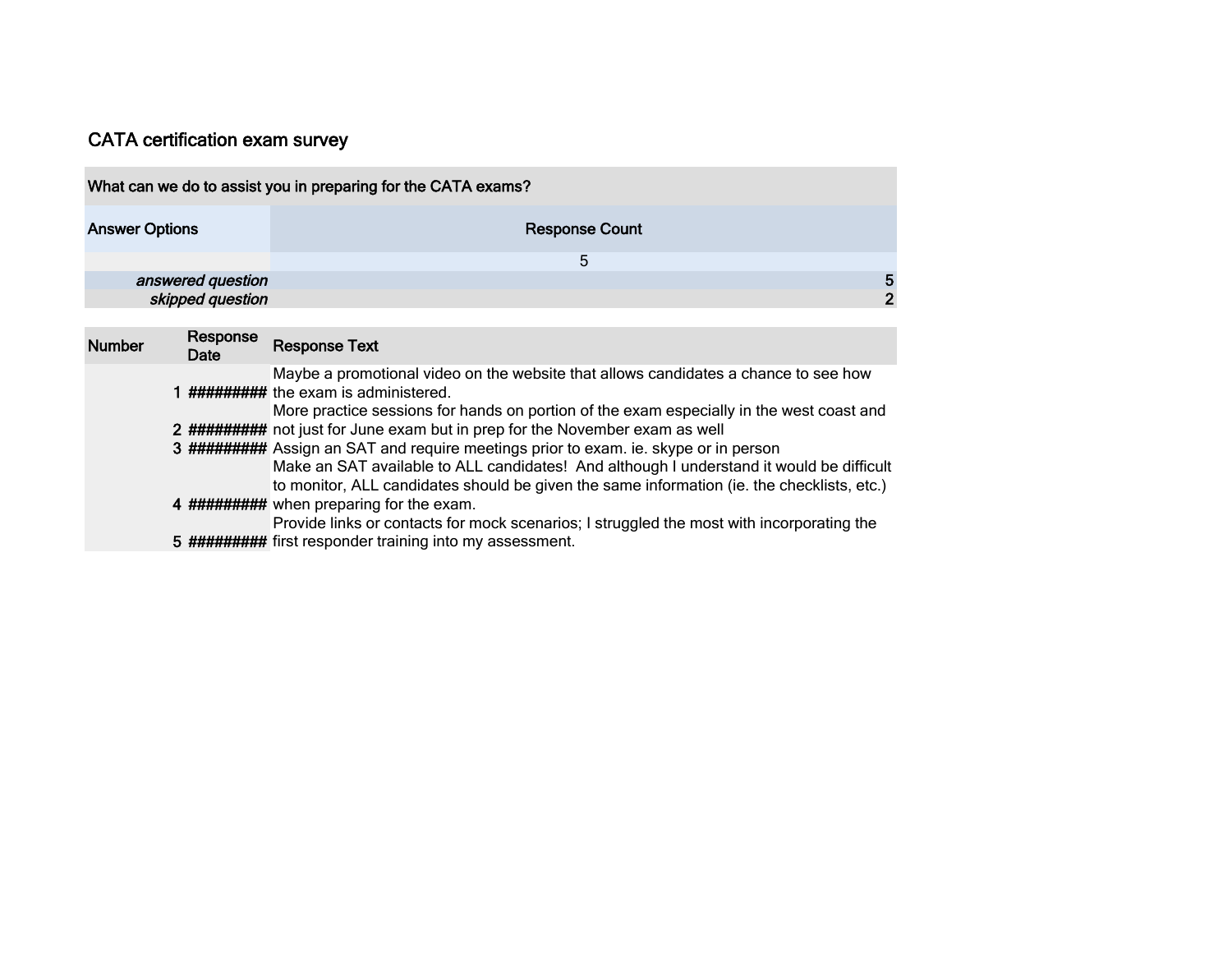| Based on your experience(s), would you recommend that other international members attempt the CATA exam? |                         |                       |  |  |  |
|----------------------------------------------------------------------------------------------------------|-------------------------|-----------------------|--|--|--|
| Answer<br><b>Options</b>                                                                                 | <b>Response Percent</b> | <b>Response Count</b> |  |  |  |
| Yes                                                                                                      | 42.9%                   |                       |  |  |  |
| No                                                                                                       | 57.1%                   | 4                     |  |  |  |
| Comment                                                                                                  |                         | 5                     |  |  |  |
|                                                                                                          | answered question       |                       |  |  |  |
|                                                                                                          | skipped question        | ŋ                     |  |  |  |
|                                                                                                          |                         |                       |  |  |  |

| <b>Numb</b><br>er | se Date | Respon Comment                                                                                                                                                                                                                                                                                                                                                                                                                                                                                                                               | Categories |
|-------------------|---------|----------------------------------------------------------------------------------------------------------------------------------------------------------------------------------------------------------------------------------------------------------------------------------------------------------------------------------------------------------------------------------------------------------------------------------------------------------------------------------------------------------------------------------------------|------------|
|                   |         | However, international candidates should be able to have an "international status" that<br>does not force them into buying liability insurance they will never use as well as have a<br>1 ###### discounted membership fee, or why would they take the exam.<br>Yes only because you apparently need it. I don't think that's fair though much like ACSM if<br>you have the American certification you should be able to be grandfathered into the<br>Canadian cert instead retaking all the exams even though the curriculums are obviously |            |
|                   |         | 2 ###### recognized in both countries<br>I would not recommend any international members to attempt this exam unless under dire                                                                                                                                                                                                                                                                                                                                                                                                              |            |
|                   |         | 3 ####### circumstances. ie. deportation, having to work in Canada, international job requirements.<br>I feel that the certifications should be recognized internationally. An NATABOC ATC and a<br>CATA (C)AT should be recognized equally and only provincial/state specific licensure                                                                                                                                                                                                                                                     |            |
|                   |         | 4 ###### should be considered (pending where an individual is employed).                                                                                                                                                                                                                                                                                                                                                                                                                                                                     |            |
|                   |         | 5 ###### If they wanted to practice in Canada, yes. Otherwise, no.                                                                                                                                                                                                                                                                                                                                                                                                                                                                           |            |